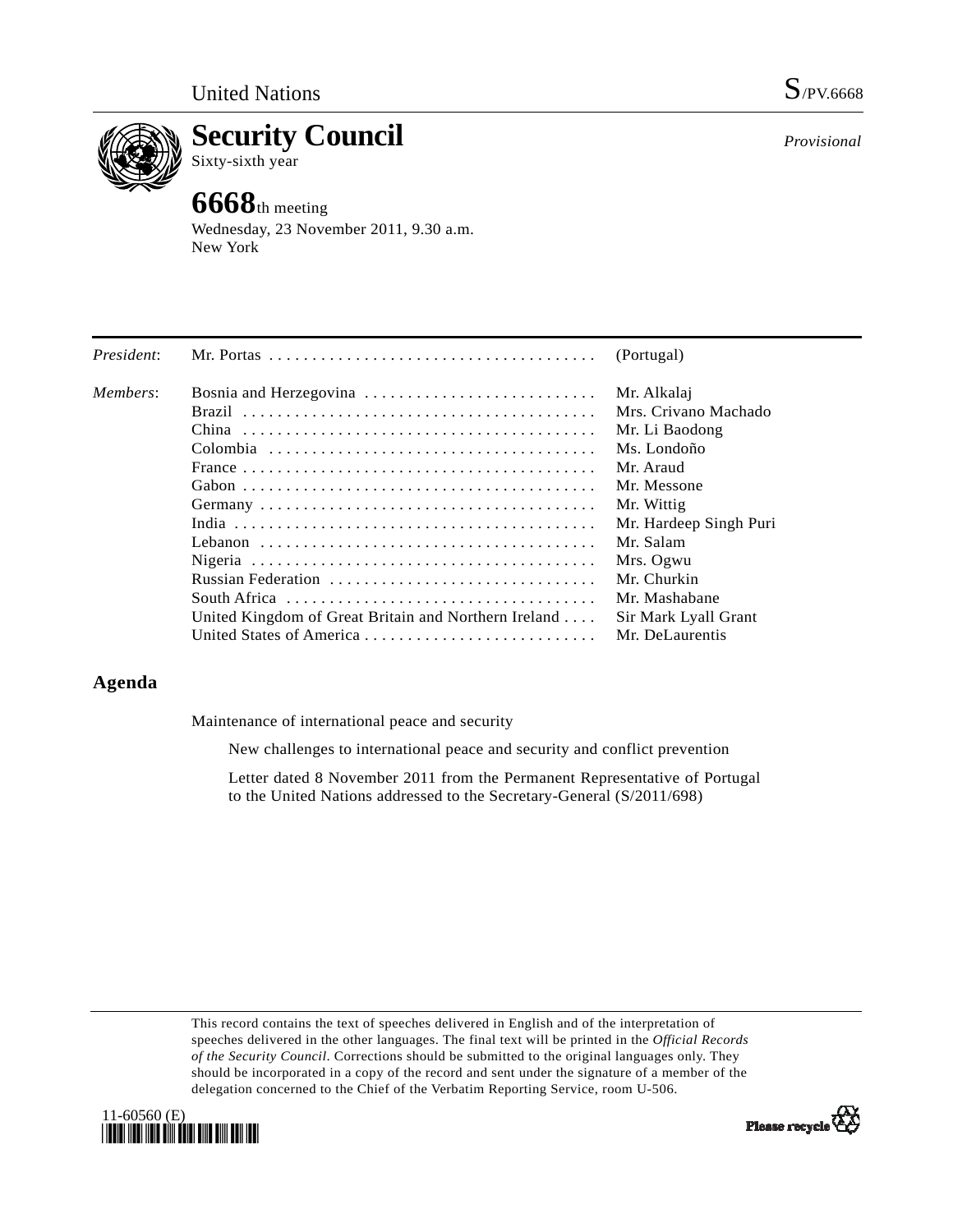*The meeting was called to order at 9.40 a.m.* 

#### **Adoption of the agenda**

*The agenda was adopted.* 

#### **Maintenance of international peace and security**

**New challenges to international peace and security and conflict prevention** 

## **Letter dated 8 November 2011 from the Permanent Representative of Portugal to the United Nations addressed to the Secretary-General (S/2011/698)**

**The President**: Under rule 39 of the Council's provisional rules of procedure, I invite the following briefers to participate in this meeting: Mr. Yury Fedotov, Executive Director of the United Nations Office on Drugs and Crime; Mr. António Guterres, United Nations High Commissioner for Refugees; and Ms. Margaret Chan, Director-General of the World Health Organization, who is joining today's meeting via video teleconference from Geneva.

 I wish to warmly welcome the Secretary-General, the Minister for Foreign Affairs of Bosnia and Herzegovina, the Vice-Minister for Political Affairs of the Ministry of External Relations of Brazil and the Deputy Minister for Multilateral Affairs of Colombia. Their participation in this meeting is an affirmation of the importance of the subject matter to be addressed.

 The Security Council will now begin its consideration of the item on its agenda.

 I wish to draw the attention of Council members to document S/2011/698, which contains a letter dated 8 November 2011 from the Permanent Representative of Portugal to the United Nations addressed to the Secretary-General, transmitting a concept paper on the item under consideration.

 I now give the floor to the Secretary-General, His Excellency Mr. Ban Ki-moon.

**The Secretary-General**: I thank the Portuguese presidency for focusing the Security Council's attention on three of the defining challenges of our times: transnational organized crime, pandemics and climate change. I also thank the Minister for Foreign Affairs of Portugal for taking the time to preside over this very important meeting.

 None of these challenges is new. What is new, however, is that they are increasingly transnational, increasingly acute and have ever greater implications for human, State, regional and international security. They are increasingly transnational because of the growing ease with which people, goods and money can cross borders.

 The recent movie *Contagion* was more science than fiction. Organized crime groups are particularly adept at exploiting the openness of globalization to traffic humans, drugs and weapons. Climate change is the quintessential global challenge. These threats are also increasingly acute because the combined stresses of crime, pandemics and climate change are pushing many poor and fragile countries close to the breaking point.

 Some have seen their life expectancy cut in half by  $HIV/AIDS$  — a horrible toll not only on families and loved ones, but also on the labour force, businesses, the civil service and the armed forces.

 Organized crime groups use corruption and violence to hollow out weak institutions from the inside. In addition, the extreme weather and other consequences associated with climate change are exacerbating already difficult struggles with desertification, drought, floods and volatility in food prices.

 By undermining State capacity and State institutions, these threats have clear and increasing implications for peace and security. As the World Bank pointed out earlier this year in its *World Development Report*, countries affected by violence are home to 43 per cent of people living with HIV/AIDS.

 Criminal groups, in their efforts to control trafficking routes, spread fear and insecurity, and, in some cases, have triggered the outbreak of political violence. Today, many more people die as the result of criminal and gang violence than in civil wars. We are seeing an increasing convergence between organized crime and terrorist groups. Climate change, in some regions, has aggravated conflict over scarce land and could well trigger large-scale migration in the decades ahead. In addition, rising sea levels put at risk the very survival of all small island States. These and other implications for peace and security also have implications for the United Nations itself.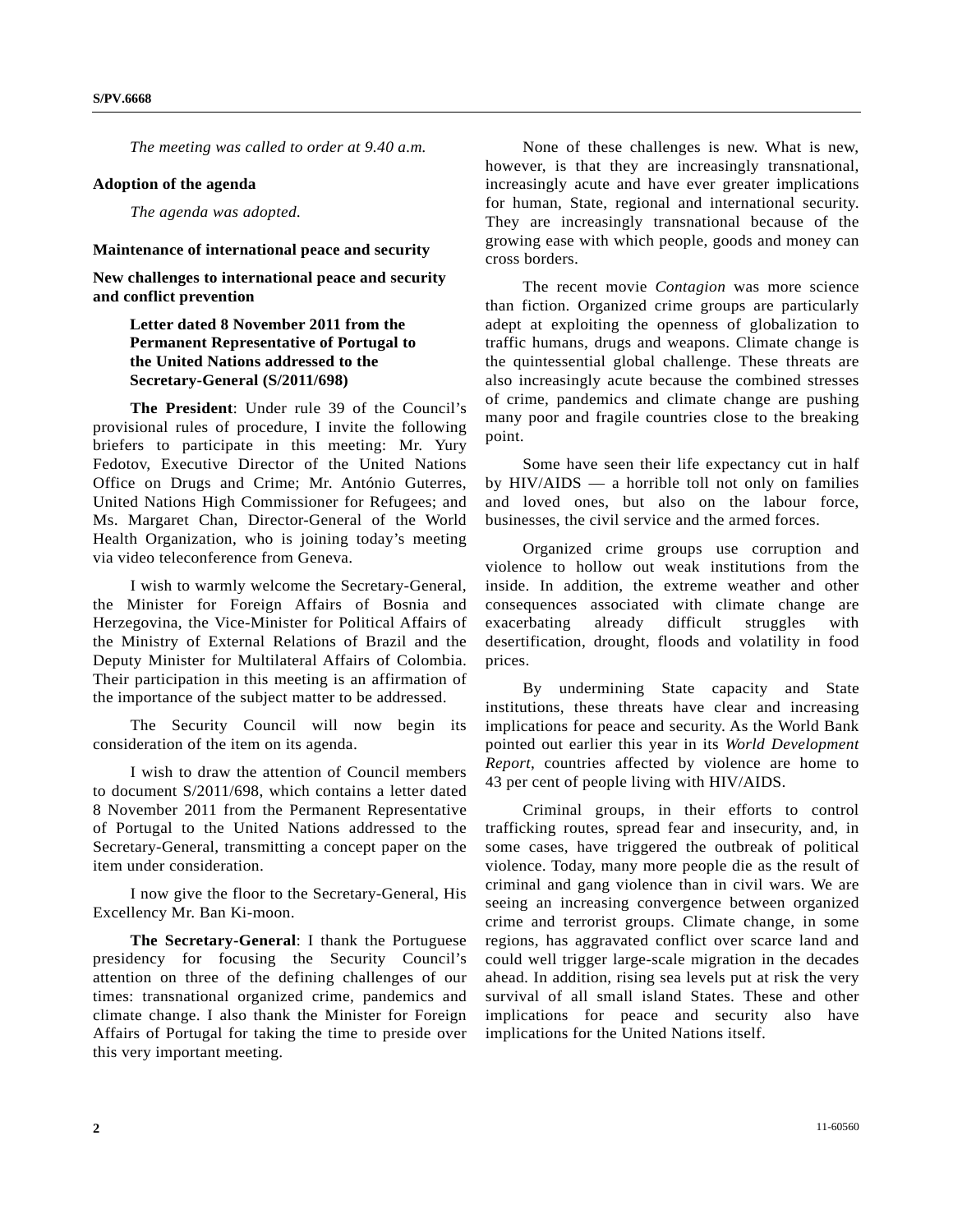First, no country and no region, no matter how powerful, will be able to address these threats alone. They can be addressed only through regional and global cooperation. The United Nations will continue to play a lead role in fostering such cooperation.

 Secondly, these are complex and multilayered threats that require multidisciplinary responses. The United Nations is well placed to promote an integrated mix of political, development and capacity-building responses. All present here have heard me talk about connecting the dots among energy, food, health, disaster risk reduction and other issues in our response to climate change. That idea is relevant to today's discussion as well. We are all aware of the risk that a warming world will facilitate the spread of deadly diseases.

 But there are other links as well. In some parts of the world, drug trafficking has led to an increase in intravenous drug use. This, in turn, has become one of the main drivers in the spread of HIV/AIDS.

 Our response to crime, meanwhile, cannot be limited to law enforcement. It must encompass public health, institution-building and human rights. Our economic and social development efforts must become more crime-sensitive. More broadly, it is crucial to address the social inequalities and economic injustice that give rise to frustration and unrest. Ultimately, security must be rooted in opportunity, freedom and hope.

 I am pleased that at this meeting, the Council will hear from my colleagues António Guterres, United Nations High Commissioner for Refugees; Yury Fedotov, Executive Director of the United Nations Office on Drugs and Crime (UNODC); and Ms. Margaret Chan, Director-General of the World Health Organization (WHO).

 The Office of the United Nations High Commissioner for Refugees and UNODC have constructive ties with the Security Council. At the same time, there is ample room to increase contact with WHO, and I hope the Council will pursue this.

 I thank the Council again for addressing such issues. As the nature of the threats that we face continues to evolve, the Council, so central to our ability to keep the peace, must also keep pace.

**The President**: I thank the Secretary-General for his statement.

I now give the floor to Mr. Yury Fedotov.

**Mr. Fedotov**: I welcome this opportunity to brief the Security Council on the multifaceted nature of the transnational organized crime and trafficking in drugs that are undermining security in many regions and evolving into major threats to political and social stability, the rule of law, human rights and economic development. In recognition of that global challenge, the United Nations Office on Drugs and Crime (UNODC) is raising awareness and mobilizing multilateral action to deliver as one.

 Earlier this year, the Secretary-General invited UNODC to co-chair the United Nations system-wide task force on organized crime and drug trafficking. The heads of the Office of the United Nations High Commissioner for Refugees and the World Health Organization, Mr. Guterres and Ms. Chan, are strong and active partners in those collective efforts.

 We work closely with them, as well as with the Department of Peacekeeping Operations, the Department of Political Affairs (DPA), the United Nations Development Programme, the Joint United Nations Programme on HIV/AIDS, INTERPOL, the Convention on International Trade in Endangered Species of Wild Fauna and Flora and the World Bank, among many others, to create a multidisciplinary response in areas such as piracy, drugs, the illegal trade in small arms, corruption, illicit money flows, human trafficking and crime involving wildlife.

 We also build partnerships with the private sector and civil society. Our comprehensive and concerted approach is underpinned by UNODC's guardianship of the United Nations conventions on corruption, drug control and transnational organized crime.

 UNODC's strength lies in its ability to deliver operational results in the field. We have developed a series of regional programmes in Africa, Asia and Latin America. Those programmes support an integrated approach, linking the local to the regional and the global.

 Regarding the Middle East and North Africa region in particular, UNODC's most urgent priority is to assist post-Arab Spring countries in their progress towards democracy and the rule of law. To that end, based on our existing capacities in that region and building upon new ones, we are refocusing our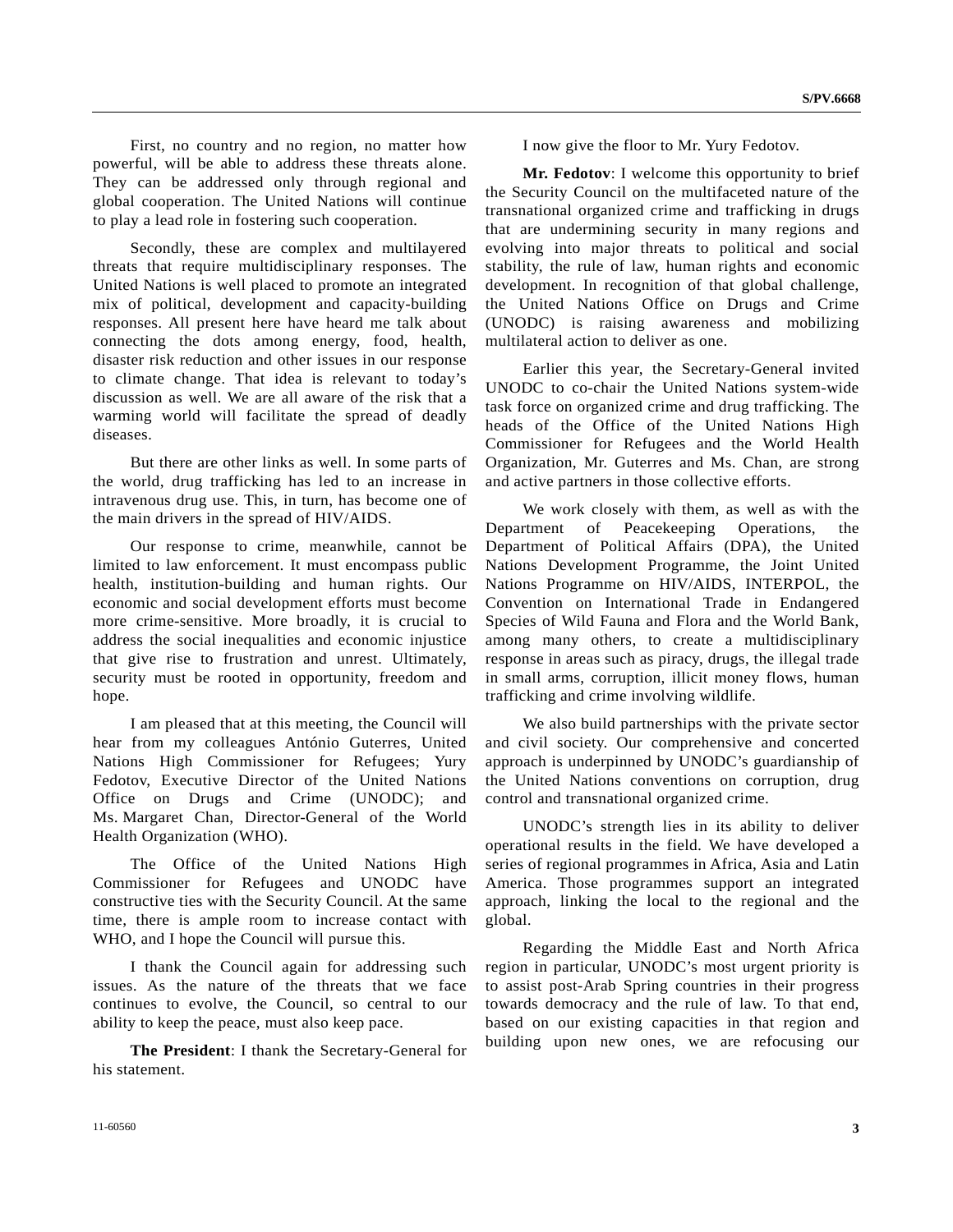Regional Programme for the Arab States to adequately address the new realities.

 UNODC is already working closely with the authorities in Egypt and Tunisia and is developing a national programme with Libya. There is much to be done in that region in terms of strengthening the rule of law, criminal justice, police reform, combating corruption, assisting in the recovery of misappropriated funds, fighting against human trafficking and illicit migration, and terrorism prevention.

 Combating piracy off the coast of Somalia by providing assistance to countries in the region to prosecute and jail convicted pirates remains our foremost priority. At the same time, the illicit money flows produced by piracy must be dealt with in a more meaningful way. We need also to address the growing threat of an upsurge in pirate attacks in West Africa, in particular off the coast of Benin. The United Nations inter-agency assessment mission, co-led by DPA and UNODC, that the Secretary-General recently dispatched to Benin and Nigeria will certainly help to develop a tailored, comprehensive and effective antipiracy strategy for the region.

 The impact of transnational cocaine trafficking has had a devastating effect on both sides of the Atlantic. In Europe, in particular, the volume of cocaine consumed has doubled over the past decade. Our Latin American/Caribbean programmes are dealing with the issue, but we are also working hard to assist in the promotion of a collective response among the West African countries. UNODC has drawn attention to West Africa's vulnerability as a transit route for cocaine on a number of occasions. There is a need for the international community to focus on that pressing issue. UNODC's Regional Programme for West Africa 2010-2014 was developed to support the ability of the regional action plan of the Economic Community of West African States to address the growing problem of illicit drug trafficking, organized crime and drug abuse in West Africa.

 Afghanistan, and its surrounding countries, is another key region where UNODC works to combat the transnational threat of drugs. The latest news is hardly encouraging. After the drastic decline in 2010 over the previous high production levels, due, mostly, to the opium plant disease, poppy cultivation in Afghanistan has increased by 7 per cent this year. In the same period, the amount of opium produced

increased by 61 per cent, from 3,600 metric tons to 5,800 metric tons. There are now only 17 provinces that have a poppy-free status, compared to 20 in 2010. As a result, production levels may be heading in the direction of the previous high levels seen before 2010.

 In Afghanistan, the farm-gate value of opium production alone is equivalent to around 10 per cent of the country's gross domestic product. Opium therefore makes up a significant part of the Afghan economy, and provides funding to terrorism and insurgency, while fuelling corruption. That situation cannot last forever. The time has come for a more results-oriented response to the challenge that is based on concrete action and shared responsibility.

 I hope that the fifth Triangular Initiative Ministerial Meeting, which is scheduled for 28 November in Kabul, will help to agree new measures among the region's States and to ensure that the Afghan Government accepts counter-narcotics as a national priority. UNODC will launch a regional programme for Afghanistan and neighbouring countries on 7 December. That is an initiative in which we all have a shared stake. I hope that I will be able to report on the first results of our efforts to the third Ministerial Conference of the Paris Pact, to be held in Vienna on 16 February 2012.

 While continuing our efforts to reduce the supply of drugs, we must also focus on demand reduction and the prevention of drug addiction. UNODC recognizes that drug use and drug dependence are health issues, which include HIV and AIDS, and must be addressed in full compliance with the conventions on drug control that form our profound commitment to the promotion of human rights and the rule of law. Young people are particularly vulnerable. UNODC's global programme concerning children exposed to drugs addresses the issue of drugs in early childhood. Starting in Afghanistan, the programme will soon be extended to West Africa and Latin America.

 We must appreciate, as well, that transnational organized crime and drug trafficking are also development issues, requiring a sustained approach and the long-term commitment of all partners. At the core of our multilateral response must be a policy to help build the capacities of fragile or weak States, while assisting with the defences of neighbouring countries and the long-term development of criminal justice systems.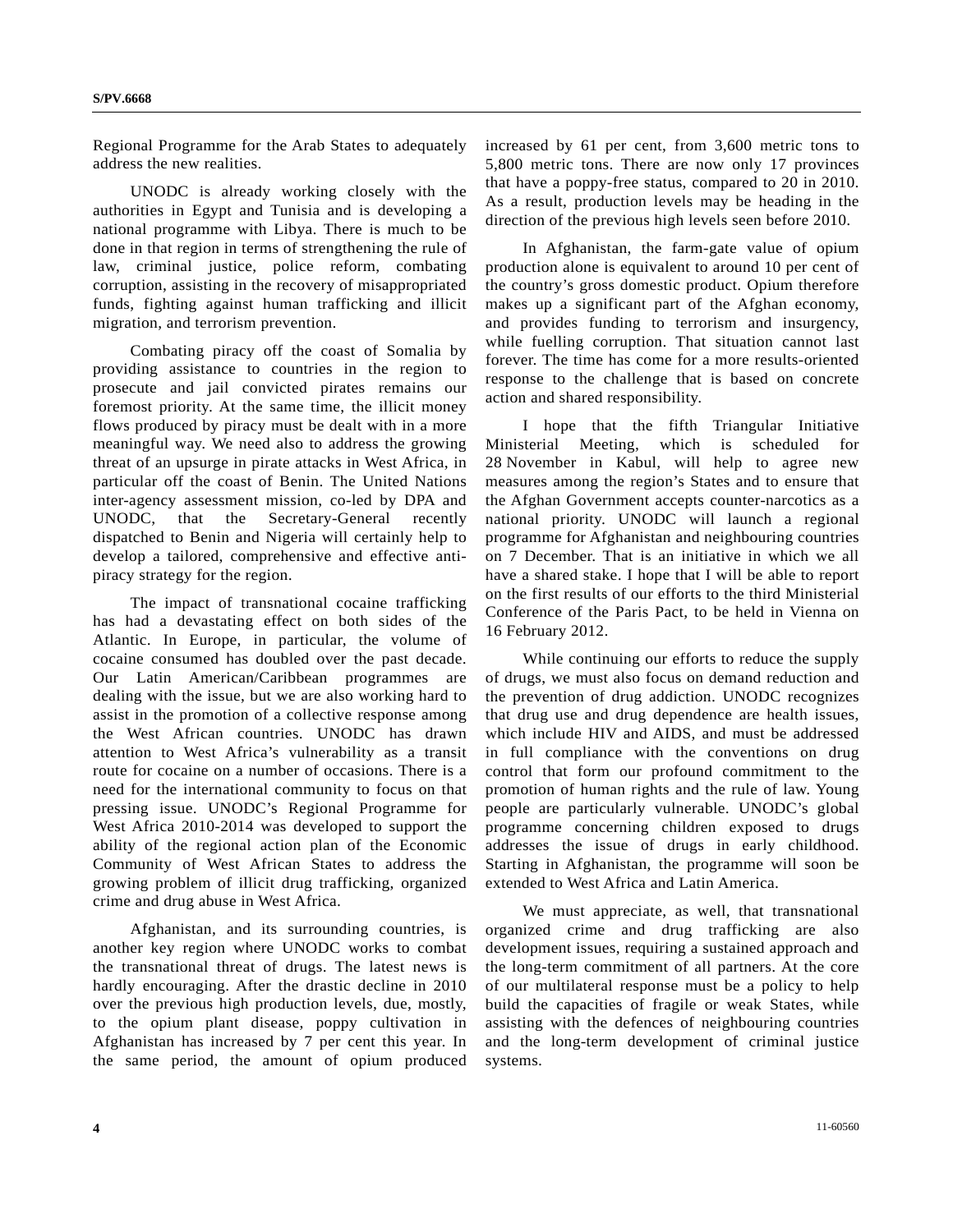To conclude, I would like to commend the Portuguese presidency for its initiative in organizing this meeting of the Security Council, and all Council members for their support of UNODC. My Office stands ready to further brief the Council on all issues relevant to its important responsibilities in the maintenance of international peace and security.

**The President**: I thank Mr. Fedotov for his briefing.

I now give the floor to Mr. António Guterres.

**Mr. Guterres**: Let me begin by expressing my sincere appreciation for this opportunity to address the Security Council.

 The past 12 months have witnessed many momentous, often disturbing and sometimes inspiring, events. On the one hand, many of those events have confronted the Security Council with enormous challenges in its efforts to maintain international peace and security. On the other hand, they have required my own Office to respond to a succession of emergencies, providing protection and assistance to refugees and internally displaced persons, often in the most hazardous operational environments. It is in that context of mutual endeavour that I would like to turn to the theme of the presentation that I was asked to give today, which is that of human displacement and climate change.

We live in a world that is on the move. Information, ideas, capital, culture and people are all crossing borders at a much greater speed than at any previous time in history. Furthermore, with respect to the movement of human beings, patterns of migration, mobility and displacement are changing. Increasingly, the traditional distinction between migrants, who cross borders in search of a better life, and refugees, who are forced to flee persecution and conflict, has become blurred. More and more people are forced to flee while remaining within the borders of their own country, or do so for reasons that are not covered by the 1951 Convention relating to the Status of Refugees. As they lose their livelihoods and coping mechanisms to environmental degradation, they often find themselves with no option but to move on. In many parts of the world, refugees, asylum seekers, irregular migrants and the victims of human smugglers and traffickers are following the same routes, are making use of the same means of transport and are confronted with the same risks and dangers, especially when travelling by sea.

 The patterns of movement are changing, but meanwhile, the scale of human displacement is also growing. Looking at the statistics of the Office of the United Nations High Commissioner for Refugees (UNHCR) in themselves — and they refer only to refugees from conflict and those internally displaced by conflict — last year we witnessed a count of 43.7 million people, a record high that is, as I said, only part of the picture of displacement. It is not difficult to understand why so many people abandon their usual place of residence and flee in search of safety elsewhere: persecution, violence, authoritarian rule, failures of governance, economic collapse and natural disasters. One only has to look at the tragic case of Somalia to see how all of those different factors can coexist and combine, with the appalling outcome that more than a quarter of that country's citizens have now been uprooted.

 In that context, a principal reality of the contemporary world is the accelerating pace of climate change, as well as the international community's failure to address that issue in an effective manner. Climate change is the defining challenge of our times, one that interacts with and reinforces the other global mega-trends, such as population growth; urbanization; growing food, water and energy insecurity; and the risk of pandemics. It is a challenge that is adding to the scale and complexity of human displacement, and one that has important implications for the maintenance of international peace and security. Let me elaborate on that statement.

 Recent years have seen the publication of many books and articles that speculate on the number of people who will be forced to move in the next two or three decades as a result of climate change. Twenty million? Fifty million? One hundred million? There seems to be no consensus on the matter. That is, perhaps, because the wrong question is being asked. Climate change is not an independent variable, a phenomenon that can be examined in isolation from the many other economic, social, political and ecological processes that determine the level of human security available to people in different parts of the world. In that respect, there is little value in posing the simplistic question of how many people are going to be displaced by climate change. Instead, we should be addressing the more complex issue of the way in which global warming, rising sea levels, changing weather patterns and other manifestations of climate change are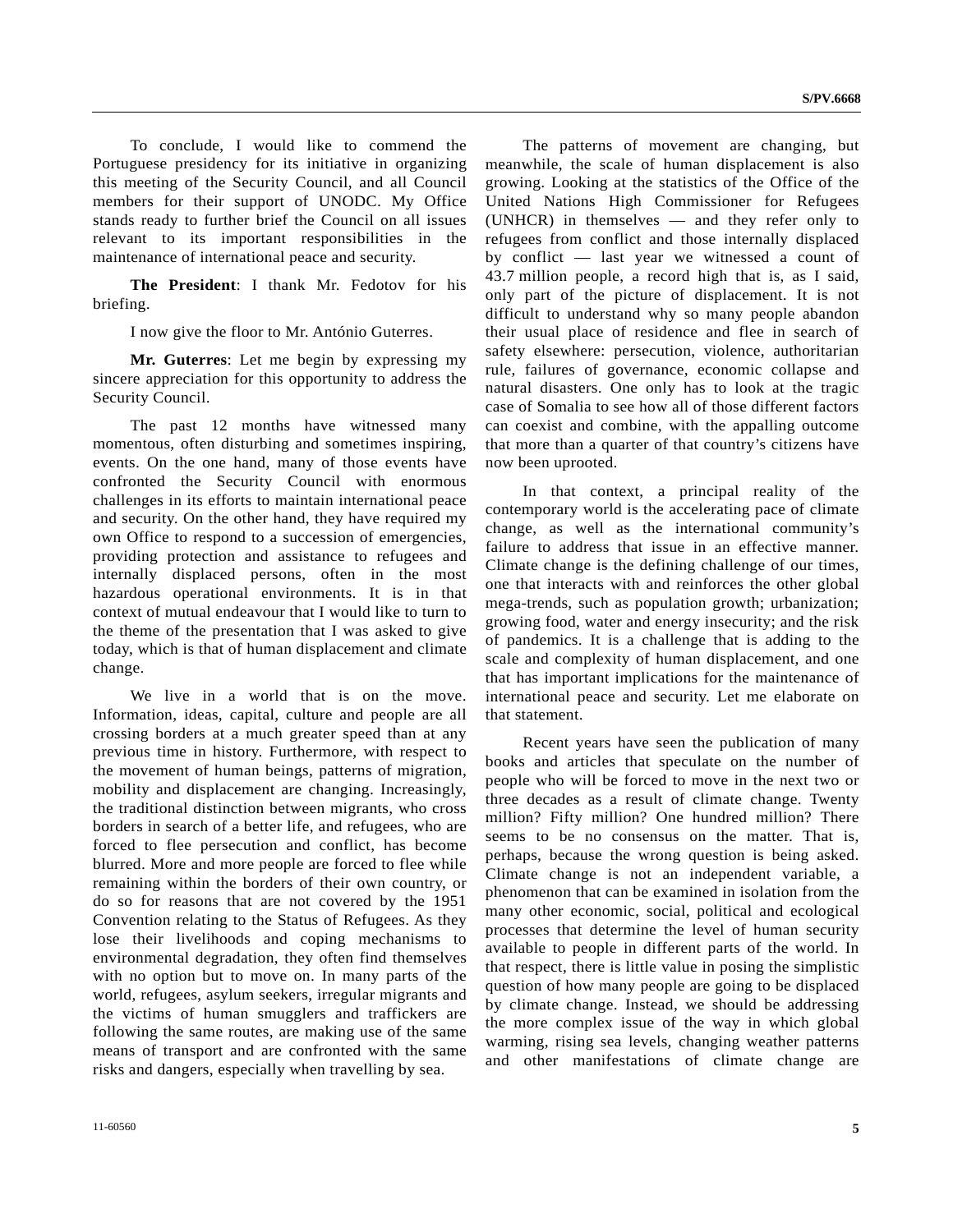interacting with and reinforcing other global imbalances so as to produce some very powerful drivers of instability, conflict and displacement. I would like to highlight four of those linkages.

 First, the process of climate change is constraining the amount of land available for cultivation in many developing countries and is simultaneously reducing agricultural productivity. Confronted with growing levels of poverty and food insecurity, more and more young people are making their way from rural to urban areas, and massive youth unemployment, together with volatile food and commodity prices, is proving to be a clear source of social and political unrest.

 Secondly, climate change is reinforcing the potential for conflict within and between States by intensifying the level of competition for scarce resources, including water, grazing land and arable land. Many commentators have pointed to the potential for so-called water wars over transboundary freshwater reserves, which could clearly uproot large numbers of people. Researchers at universities such as the University of California at Berkeley, Stanford, New York University and Harvard, looking at rainfall and temperature records in Africa between 1980 and 2002, have indicated that global warming is strongly related to the incidence of armed conflict, with a one-degree temperature rise increasing the potential for conflict by 50 per cent. I believe it is probably too early to assume that such scientific quantifications are foolproof, but the linkage is clearly there.

 Thirdly, there is increasing evidence to suggest that the growing frequency and intensity of natural disasters is closely linked to the process of climate change. According to a recent estimate, more than 40 million people were uprooted by natural disasters in 2010 alone, most of them internally displaced in the developing world.

 Fourthly, as the representative of an organization that has a mandated responsibility for both refugees and stateless persons, I would like to mention the linkage between climate change and citizenship. Some small island States are confronted with rising sea levels and are becoming highly vulnerable to extreme weather events. Where will these people go if and when it becomes impossible for them to remain in their own country? Some may be able to acquire a second nationality, once they have been obliged to move. But

how will they retain their national identity? Is the world ready to accept the idea of a State without a territory? These are questions that the international community has only just started to consider and that now require serious attention.

 Although many might argue that climate change does not fall within the competency of the Security Council, the linkages I have set out here today cannot be ignored when looking at matters of peace and security. In a world that is becoming smaller and smaller and is, for the first time, facing physical limits to economic growth, those threats can only grow. The strands that make up this complex picture — climate change, population growth, food insecurity and water scarcity — are the subject of many separate summits and debates, but the international community has no forum today that allows for a comprehensive discussion of and comprehensive response to those trends. I firmly believe that in one way or another that governance gap has to be closed.

 At the 2009 United Nations Climate Change Conference in Copenhagen, there was broad consensus that the communities most likely to be affected by the consequences of climate change are those that bear the least responsibility for its acceleration. Populations in developing countries are also more exposed to disasters and less able to cope with their effects. When we look at today's bleak picture for mitigation efforts, it is evident that a massive programme of support is essential in order to reinforce the proven resilience of their communities and citizens. Such action should take full account of the fact that women, especially poor women, are most seriously affected by climate change and natural disasters.

 But even if we mobilize the international community in this way, it seems unlikely that we will be able to do enough to avert human displacement completely. Indeed, mobility seems likely to be one of the adaptation strategies employed by populations affected by climate change. That is why I believe that it would be appropriate for the international community to formulate and adopt a set of principles specifically designed to reinforce the protection of and find solutions for people who have been forced to leave their own country as a result of catastrophic environmental events but who may not qualify for refugee status under international law. UNHCR will be hosting an intergovernmental event at the ministerial level in Geneva in two weeks' time, where we will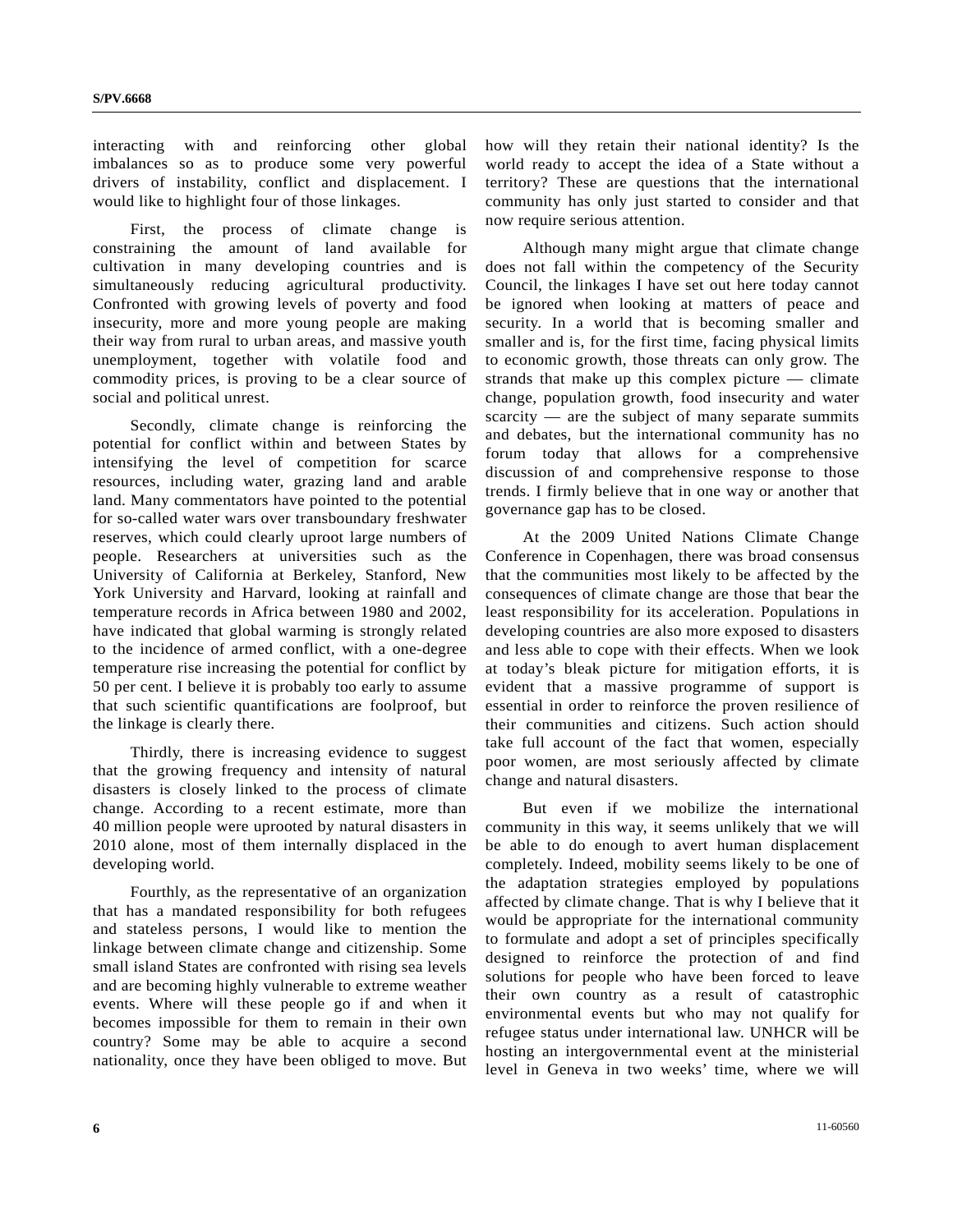examine such protection gaps affecting the forcibly displaced people of the world.

 Finally, let me underline the importance of integrating the issues of climate change and human displacement into all of our conflict prevention, conflict resolution and peacebuilding endeavours, including the participation of the forcibly displaced in both peace talks and political solutions. People should not be obliged to abandon their homes in order to survive. Once they have been uprooted, they must be given our full support in finding sustainable solutions to their plight. Providing such support is a humanitarian imperative, but it is also in our common interest. If climate change goes unchecked and if we fail to find sustainable solutions for displaced populations, we will be creating the conditions in which further breaches of international peace and security are certain to take place.

**The President**: I thank Mr. Guterres for his briefing.

I now give the floor to Ms. Margaret Chan.

**Ms. Chan**: I am sorry that I cannot participate at this meeting in person.

 I deeply appreciate this opportunity to brief the Council, with full respect for the many heavy burdens on its members' shoulders. The Council is looking at new challenges to peace and security and at ways to prevent conflict. I do not intend to make the Council's burden heavier by suggesting a long list of health problems that should be placed under the Council's watch.

 Many health problems addressed by the World Health Organization (WHO) cause deep human misery; several clearly deepen poverty. But most do not directly threaten peace and security, and rarely contribute to conflict. I shall therefore concentrate on a few recent health trends that worry me personally the most. These trends are part of what is happening in the world at large, where health nearly everywhere is being shaped by the same powerful, almost universal, forces — such as ageing populations, the movement of people within and between countries, rapid urbanization and the globalization of unhealthy lifestyles, including substance abuse, and, of course, climate change.

 Why are they new? They are new because they arise from this century's unprecedented interdependence and connectivity. The affairs and fates of nations are intertwined as never before. Crises are increasingly broadening their impact. They are highly contagious and profoundly unfair, frequently damaging countries that had nothing to do with the causes.

 The world is becoming dangerously out of balance. That worries me. Annual Government expenditures on health range from as little \$1 per person to nearly \$7,000 per person. The difference in life expectancy between the richest and the poorest countries now exceeds 40 years.

 The rising costs of health care worry me, as there are an estimated 2.7 billion people living in countries with no safety net to cover medical costs. For a family living on the fringes, selling the main household asset, such as a cow, to pay for health care means ruin. WHO estimates that 100 million people are driven below the poverty line each year because of catastrophic medical bills.

 Infectious diseases worry me, especially new diseases with pandemic potential. In this year alone, WHO has investigated nearly 400 rumours of acute threats to health, mostly from infectious diseases. Of those, only 34 were false alarms, such as rumours of small pox or anthrax cases. Seventy-six were judged to be of low risk to international health. But 230 were major events, such as Ebola outbreaks, multiple outbreaks that threaten to destabilize flooded Pakistan, and 54 cases and 29 deaths from the highly infectious bird flu.

 Conflicts worry me, as they are the perfect breeding ground for outbreaks and malnutrition and a perfect setting for the violation of human rights, especially when sexual violence is used as a weapon.

 Public misconceptions also worry me, such as the belief that vaccines are dangerous. That is why we have seen large outbreaks of measles that never should have happened, especially in countries with a welleducated public.

 Those are some of my top worries. For some of them, I have good news to report. In the past decade, after the fuel, food and financial crises, the issue of governance was hotly debated. For the financial crisis, analysts cited a failure of governance, oversight and risk management at every level of the system. Since the start of this century, WHO and its member States have been managing internationally shared health risks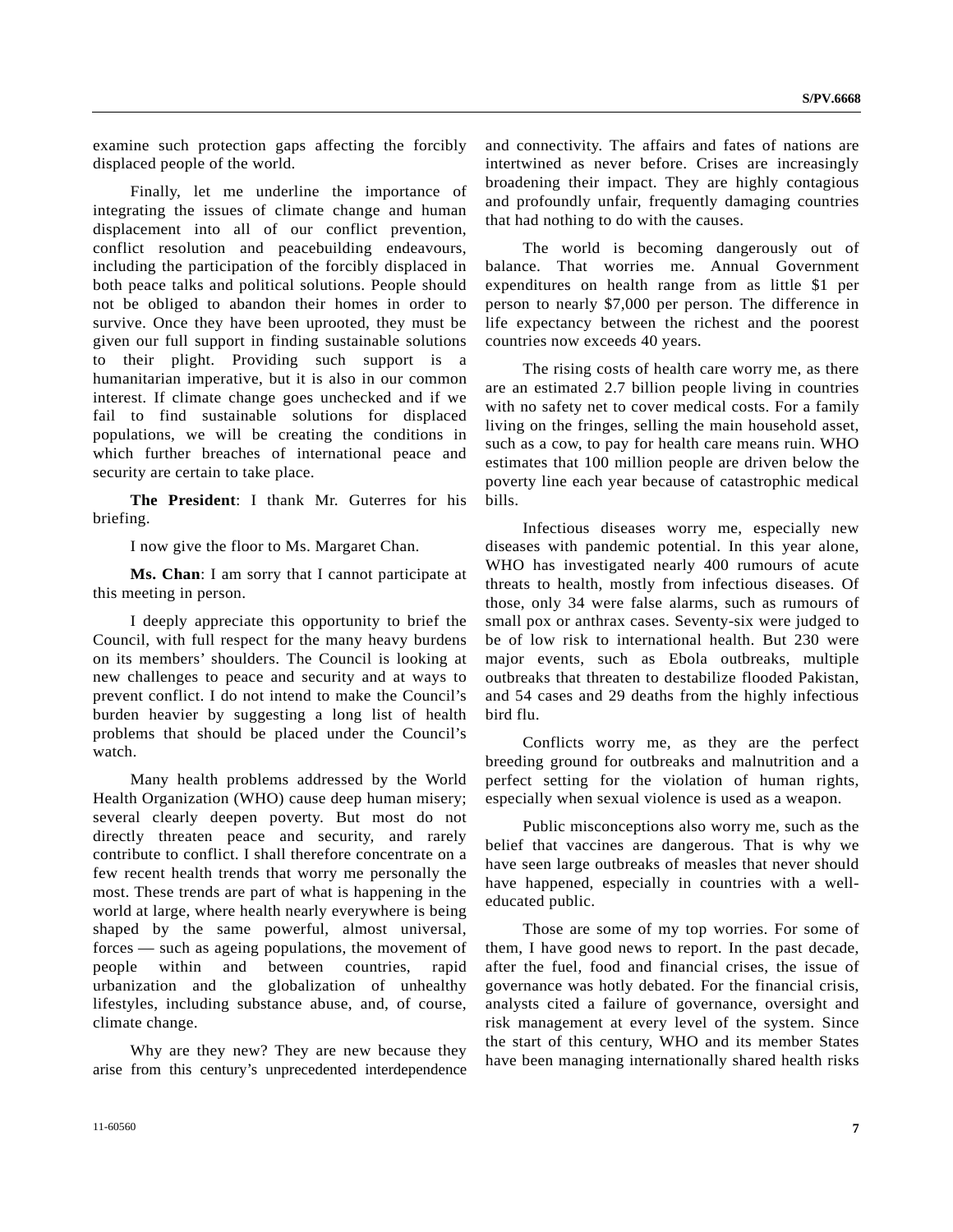through the development of new global governance regimens. We have the International Health Regulations, revised after the outbreak of acute respiratory syndrome in 2003. They moved from a reactive response to outbreaks at borders and points of entry to a proactive response aimed at snuffing out a threat at its source, before it had a chance to spread internationally.

 The International Health Regulations adopt an all-hazards approach and are on the look out for any acute event where people suddenly fall ill, whether because of infections, food poisoning or exposure to toxic chemicals or radiological materials. Solid background information on what is usual for a season or area make it easier to detect the unusual, such as illness caused by a new pathogen or caused by terrorism.

 WHO gleans intelligence about potential outbreaks from constant worldwide electronic surveillance and responds through the Global Outbreak Alert and Response Network, which draws experts from more than 300 technical institutions. Many are in the countries of members of the Council. I therefore want to take this opportunity to express my appreciation for their contribution.

 We are also drawing on many high-level biosecurity laboratories, as we have a new framework that sets our obligations for the sharing of viruses, influence of viruses and of the benefits, such as medicines and vaccines during an influenza pandemic. That is the newest governance instrument, approved just last May, by the World Health Assembly.

 The negotiations behind the framework were the most intense and potentially explosive that I have ever seen during my 35 years in public health. But in a spirit of consensus and fair play, member States eventually produced a square deal for everybody, including the pharmaceutical industry. These new governance regimes tell us what countries really want. They want collective security against shared threats. They want risks to be proactively managed, with an emphasis on prevention. They want rules of proper, responsible conduct. They want fairness — a square deal for everybody.

 I have one final point. This year's protests in the Middle East have captured world attention and toppled some Governments. Many analysts saw those events as uprisings against inequalities in income levels and

opportunities, especially for youth. Some experts now believe that greater equality must become the new economic and political imperative for a stable and more secure world. I have no idea if that will happen. Personally, I would welcome such a policy imperative with open arms. Prevention is the heart of public health, and equity is the soul.

**The President**: I thank Ms. Chan for her briefing.

 I shall now give the floor to the members of the Security Council.

**Mr. Alkalaj** (Bosnia and Herzegovina): I would like to commend you, Foreign Minister Portas, for organizing this important meeting. I also thank Mr. Yuri Fedotov, Mr. António Guterres and Ms. Margaret Chan for their comprehensive briefings.

 The modern world is in a process of constant change. That inevitably brings new global challenges, some of which have the potential to pull entire regions into conflict. The Security Council's growing focus on the evolving nature of challenges in recent times signifies that a comprehensive and combined approach is needed to maintain international peace and security. In light of that, this debate is particularly important as an opportunity to assess possible ways of addressing those issues.

 Transnational organized crime, as one of the new threats to peace and security, flourishes in environments lacking adequate State authorities. It uses the advances in globalization to undermine State institutions, thus creating increased vulnerability and instability. Organized crime represents a threat not only to democracy, the rule of law, human rights and socio-economic development but also to peace and security. In that regard and bearing in mind the important role of the United Nations Office on Drugs and Crime (UNODC), the development assistance community should continue to support UNODC in its efforts to help improve criminal justice systems in vulnerable countries, especially in Africa. The Security Council should continue to promote cooperation between UNODC and different parts of the United Nations Secretariat aimed at addressing the crosscutting nature of organized crime. We furthermore consider the strengthening of international, regional and subregional cooperation to be of paramount importance in combating transnational organized crime.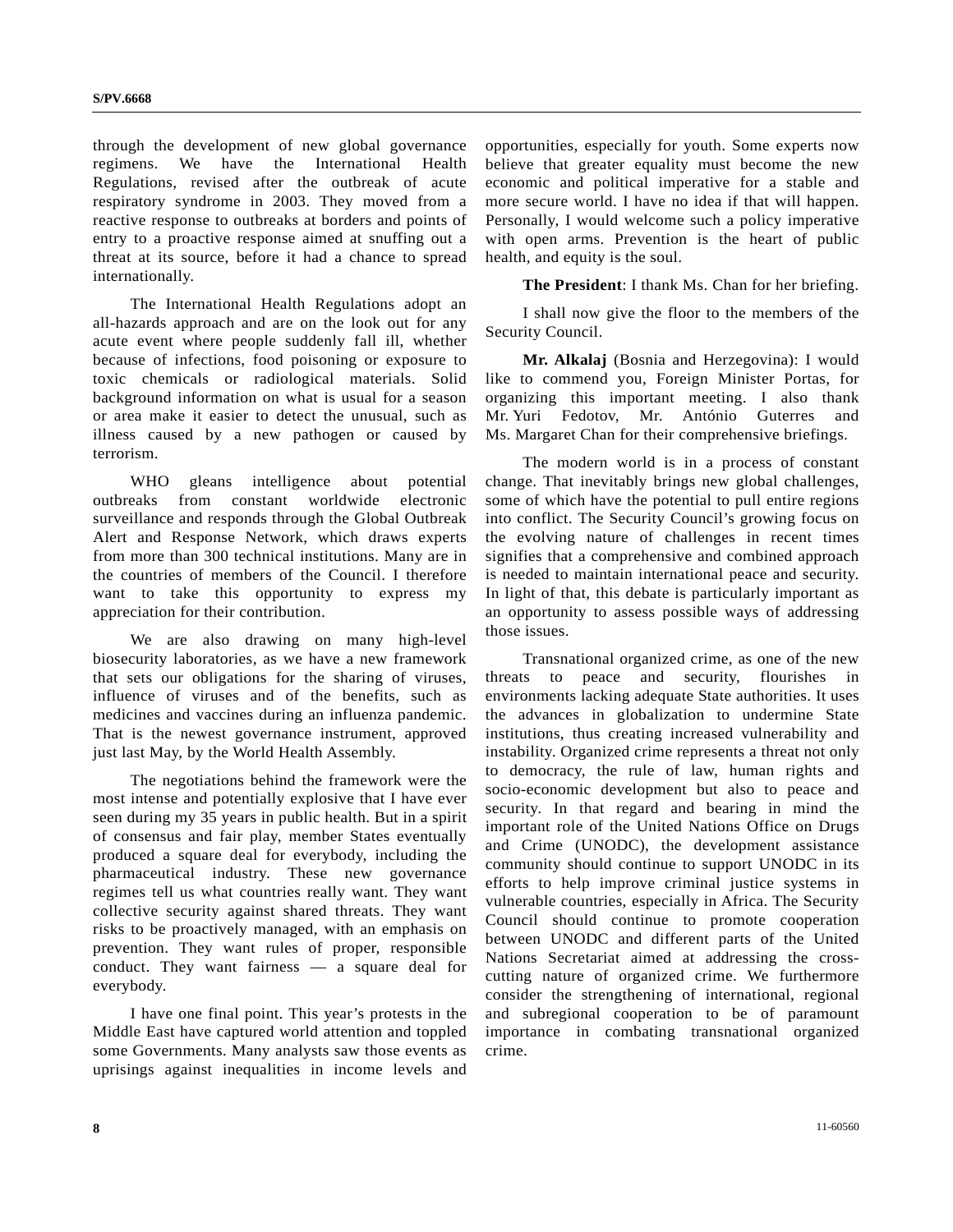In an increasingly interconnected world, growing populations and the increasing demand for resources can generate social tensions, political unrest or even conflict. In that context, possible the link between climate change and security risks should be taken into consideration. The adverse impact of climate change can contribute to aggravating existing threats to international peace and security. The Security Council should therefore be aware of the possible security implications of climate change, including potential humanitarian crises, migration pressures and external shocks, on States heavily affected by climate change.

 Relevant United Nations bodies should strengthen their capacity to deal with crises resulting from climate change, focusing their efforts on predicting, preventing and handling climate changerelated issues. The importance of the United Nations Framework Convention on Climate Change cannot be overemphasized, as it calls for the widest possible cooperation by all States.

 Conditions of violence and instability can exacerbate the spread of diseases, such as HIV/AIDS, tuberculosis or malaria, by increasing the risk of exposure through large movements of people, widespread uncertainty, reduced access to medical care and conflict-related sexual violence. Populations fleeing conflict areas, displaced persons and refugees in camp settings are particularly vulnerable. At the same time, the spread of diseases has a negative impact on all sectors of society, as well as on peace and security.

 Peacekeeping operations and their personnel can play an important role in disease prevention in postconflict settings, especially in raising HIV awareness. In that regard, we commend efforts by the Joint United Nations Programme on HIV/AIDS and the Department of Peacekeeping Operations to educate and train peacekeepers in gender awareness, child protection and the ability to recognize and respond to sexual violence and exploitation.

 Complementarity and cooperation among United Nations bodies and agencies are needed in efforts to prevent the spread of diseases. The Security Council, the General Assembly, the Economic and Social Council and other bodies, such as the United Nations Population Fund, UNICEF and the World Health Organization, need to harmonize their activities and work closely with local communities targeting vulnerable categories.

We wish to emphasize that the primary responsibility in identifying priorities and strategies for potential challenges to international peace and security rests with the States concerned. If countries lack knowledge or resources, the role of the United Nations and international and regional organizations is to support and complement the functions and activities of national Governments, as appropriate.

 International and regional organizations and United Nations agencies should continue to monitor situations that pose potential risks to civilian populations and peace and security. Appropriate planning and design of strategies to mitigate those challenges must be a priority, particularly in light of the importance of conflict prevention. Sufficient and appropriate funding also needs to be provided.

 Cooperation at the international, regional and sub-regional levels is crucial in addressing crossborder challenges. The implementation and further development of international instruments will assist countries in tackling the various security challenges.

 As the main body responsible for international peace and security, the Security Council should be receptive to warning signs of potential threats. Timely decision-making processes should be based on verified and reliable information, so that the measures imposed can be effective. Strengthening cooperation between the Council and relevant regional and subregional organizations will give more importance to those issues and keep them constantly on their agendas.

 We firmly believe that the Security Council is committed to addressing challenges that may arise and to seeking solutions for the threats discussed today. This debate is an expression of our collective determination to maintain international peace and security. For its part, Bosnia and Herzegovina remains strongly committed to that aim and stands ready to give its full contribution.

**Mrs. Machado** (Brazil) (*spoke in Portuguese; English text provided by the delegation*): At the outset, allow me to congratulate the Portuguese delegation for the manner in which it has guided the work of this Council. Its dedication to transparency and to the involvement of all of the members of the Council and the Organization in this body's work is a testament to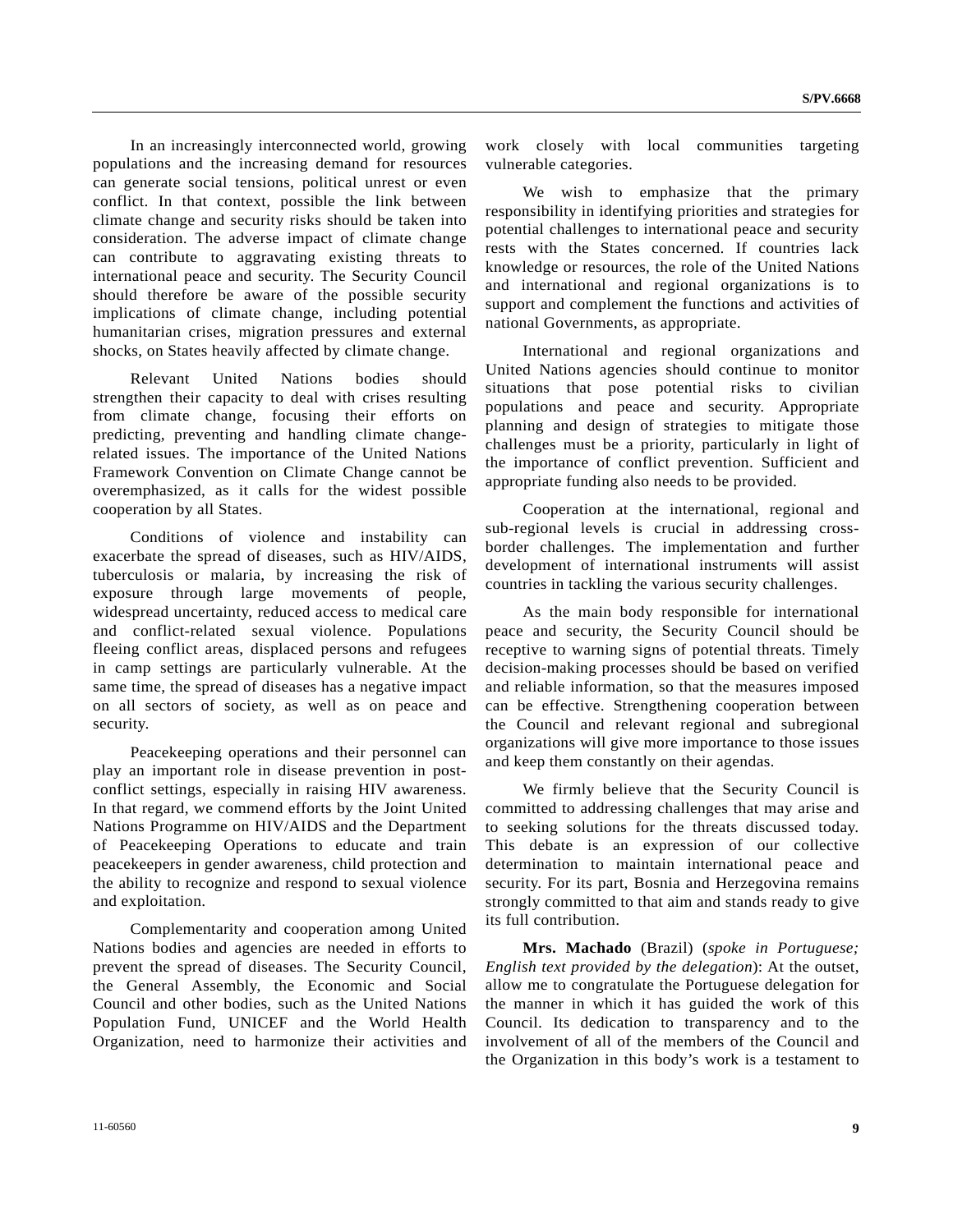Portugal's commitment to the strengthening of multilateralism.

 In that regard, we understand the usefulness of this stock-taking of the Security Council's engagement with issues that have not traditionally been on its agenda. The concept note circulated by your delegation (S/2011/6668, annex) is informative in recalling the recent history of that engagement.

#### (*spoke in English*)

 I am grateful to the Secretary-General for his useful comments. I also welcome the United Nations Office on Drugs and Crime Executive Director Yury Fedotov, High Commissioner António Guterres, and Director-General Margaret Chan, and I thank them for their very interesting briefings.

 The large number of thematic debates and briefings that the Council has held over the past few years has demonstrated that Member States are interested in engaging with the complex and interrelated nature of global security challenges. It is not enough to address only the most obvious and immediate face of threats. The Council has been clear regarding the need for a long-term view, which takes into account both preventive actions and post-conflict efforts to build truly sustainable peace.

 However, there is the unavoidable issue of legitimate action and potential encroachment. The issue of Security Council encroachment on the prerogatives of other United Nations bodies, in particular the General Assembly, still worries a number of delegations, including my own. The Council must recognize and pay attention to the fact that a significant number of Member States continue to be uneasy at the political and legal implications of Council engagement on issues such as climate change.

 Faced with that scenario, our only alternative is the path of genuine dialogue with the larger membership and of extreme care in treating thematic issues as direct threats to international peace and security. A legitimate way to advance the discussion without raising concerns is to highlight and explore how the Council's security work can be better integrated with the development and human rights work of other actors. That is the approach we took in promoting our debate on the interdependence of security and development in February.

 I will give two concrete examples. First of all, the Security Council must have access to a greater scope of information. Even though it does not deal directly with economic, environmental or health issues, the Council must know where those issues exist and the specific way in which they interact with the security situation in each specific situation on its agenda. The presidential statements on development (S/PRST/2011/4) and on the possible security implications of climate change (S/PRST/2011/15) have language along those lines.

 Secondly, in every thematic area, the Council must work harder to understand the operational issues that hamper the integration of the various aspects of the reality on the ground. Certainly, the Secretariat must do a better job of internal coordination and of cooperating with the agencies, funds and programmes. However, Member States must also work harder to ensure the consistency of the guidance that they give through the Security Council, the General Assembly, the Executive Boards and other organs.

 Over the past few months, my delegation has had the opportunity to discuss, in this Chamber, our position on the links between security and such issues as organized crime, HIV/AIDS and the adverse impact of climate change. Today, I will briefly reiterate our position on the last of those issues.

 There are clear links between climate change and development and between security and development. The possible security implications of climate change are far less obvious. In most cases, the exacerbation of existing disputes resulting from the effects of climate change arises from the lack of financial and technological resources for adaptation.

 That underlines the need for political, economic and humanitarian approaches to those issues. While security tools are appropriate to deal with specific threats to international peace and security, they are illsuited to facing climate change. Effectively fighting climate change and dealing with its myriad implications must be a priority for the international community. That underscores the importance of redoubling our efforts to achieve ambitious results in international negotiations on climate change.

 The new challenges to international peace and security are to be addressed using instruments that promote capacity-building and the strengthening of national institutions. That kind of cooperative focus will inevitably be more effective and have more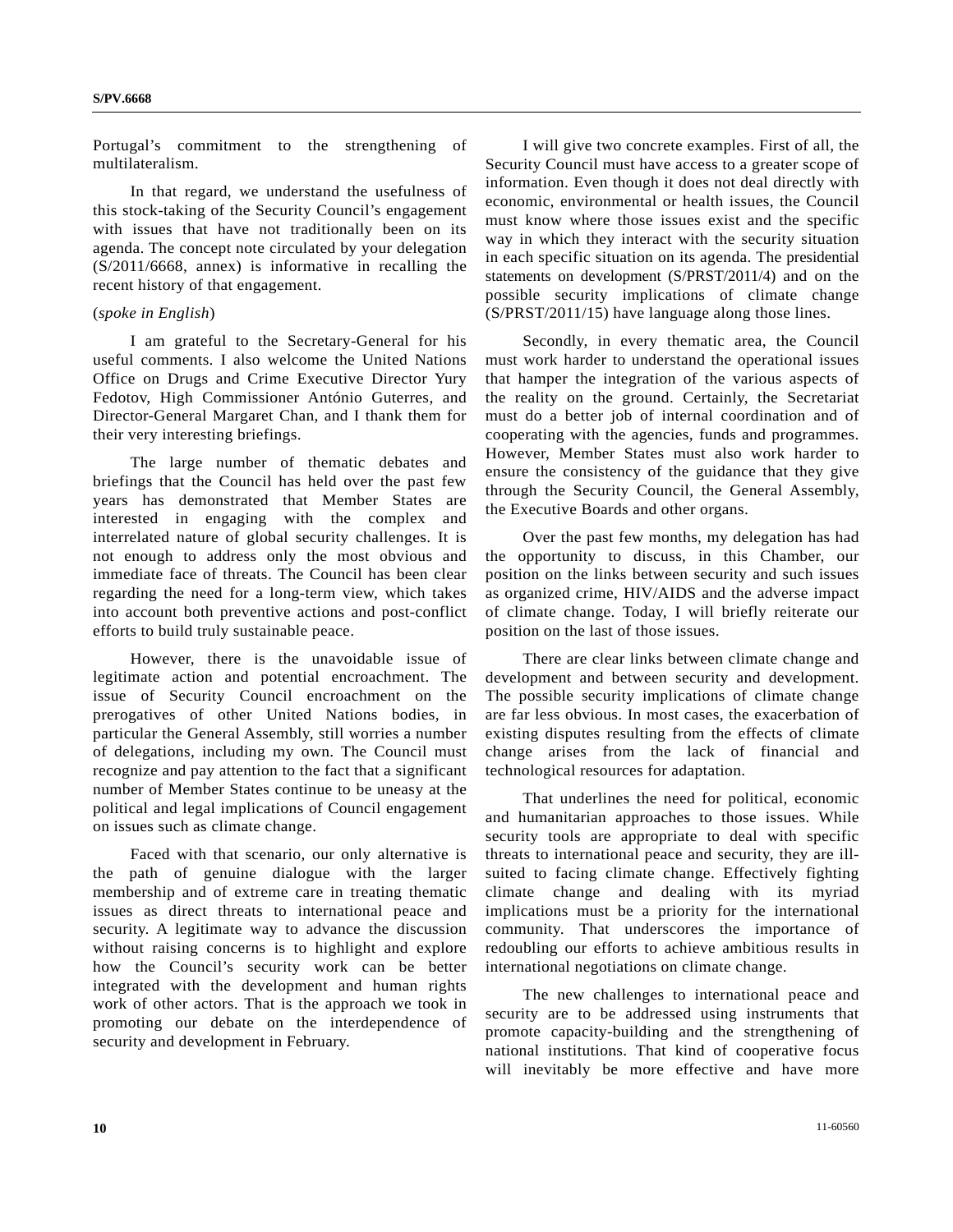sustainable results than attempts to punish, isolate or repress. Assistance and cooperation, rather than coercion, must be our watchwords.

**Ms. Londoño** (Colombia) (*spoke in Spanish*): On behalf of my delegation, I thank the Secretary-General, Mr. Ban Ki-moon, for his presence and his opening statement, which raise the profile of today's debate.

 I should also like to thank you, Mr. President, for convening today's debate, which provides an appropriate forum in which to express our views on this issue. I am grateful for the presence here today of the Executive Director of the United Nations Office on Drugs and Crime, Mr. Yury Fedotov; the United Nations High Commissioner for Refugees, Mr. António Guterres; and the Director-General of the World Health Organization, Ms. Margaret Chan.

 When we address the issue of threats to peace and security, as this Council has done over the years, we refer to threats both old and new. There are multiple challenges on the global agenda, but not all negative global phenomena are, in and of themselves, threats to peace and security.

 To speak of new challenges to international peace and security is to enter a wide-ranging and vague territory. There are several sources of instability in the economic, social, humanitarian and environmental spheres that may exacerbate existing threats and that may have a greater impact on situations involving weak institutions or in conflict and/or post-conflict settings. It is worth remembering that the *World Development Report 2011* notes that institutional legitimacy is the key to stability and that, without it, the likelihood of conflict may increase.

 In that context, we must acknowledge that the global agenda is complex and multifaceted, and that it occasionally creates problems that affect the conditions for international peace and security. The latter does not mean that the Council should address all of the issues on the global agenda, which would lead to "growing securitization".

 The United Nations system has identified specific areas for action. As part of efforts to address the range of global problems, the international community has built a specialized and distinct architecture, which has its own areas of competence. Under that framework, the organs, agencies and entities created over the past few decades must work together with a view to protecting the common interests of humankind.

 As part of its responsibilities for the maintenance of international peace and security, the Security Council, while dealing with the requirements of collective security, carries out and must carry out the important work of promoting substantive initiatives to prevent and peacefully resolve conflicts. In addition, the Council has recognized that building sustainable peace requires an integrated approach that enhances coherent action in the political, security, development and human rights areas and that promotes the rule of law.

 As part of a consistent approach and in the scope of the issues under its consideration, the Council plays an important role in supporting efforts to strengthen the rule of law and in building national capacities to ensure continuity in the functioning of institutions and in the provision of services during the transition and peacebuilding processes.

 A logical approach would be to channel the Council's work in two non-exclusive but rather complementary directions. First, it is possible to build transparent institutional bridges among the various international entities and organizations. In that way, each will be able to develop its own goals and, at the same time, the bridges will create the synergies needed for information to flow properly among them and ensure that all can provide and receive adequate feedback. That is a topic of crucial importance in discussions on United Nations reform. In some cases, this involves structural mechanisms. In others, it involves procedural matters that we should discuss.

 The new challenges, as they are known, have their own mechanisms and forums in other United Nations entities and even outside the system. The Council's analysis of those so-called new challenges makes sense only when, in certain cases and under specific circumstances, those challenges may exacerbate existing threats in situations being considered by the Council, or when the Council is carrying out a strategic analysis of conflict prevention.

 Secondly, we must remember that the Security Council's functions are defined in the Charter. In recent years, the Council has preferred to focus on its obligations under Chapter VII, leaving behind the very broad provisions set out in Chapter VI. In that sense, it would be worthwhile to reflect on how to strengthen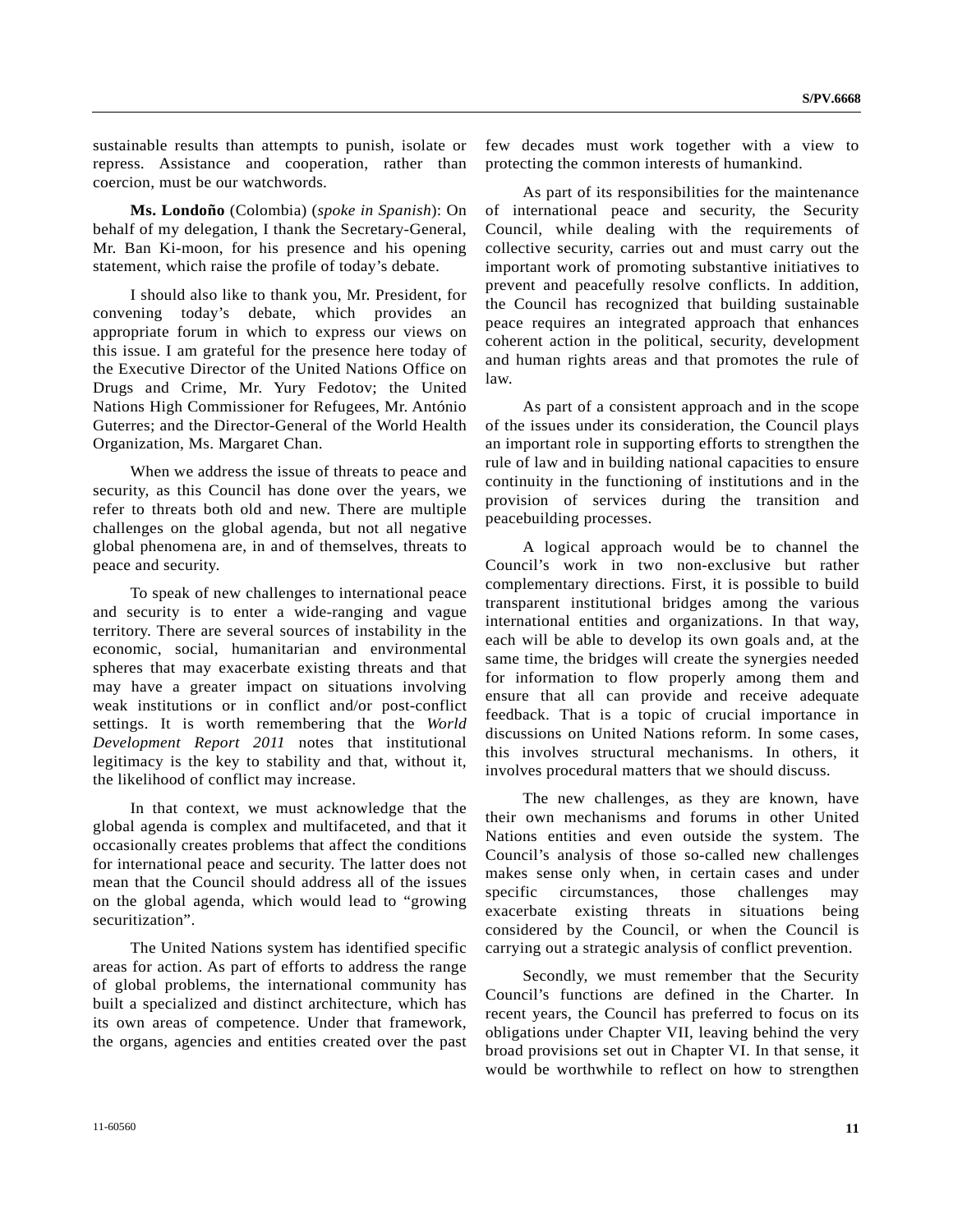the application of Chapter VI so that Council can respond to those new challenges in the framework of the purposes and principles enshrined in the Charter. That would, in turn, help to identify effective cooperation mechanisms that would restore confidence and underpin dialogue in situations involving complex issues and conflicting views.

 The magnitude and complexity of the global agenda requires comprehensive and coordinated action by the United Nations and the international community. In that regard, an effort should be made to highlight the work of the General Assembly and other relevant forums, given their universal and specialized nature as forums for discussion and consensus-building, to address the issues raised by the so-called new challenges.

**Mr. DeLaurentis** (United States of America): Let me start by thanking you, Mr. President, for bring us together to discuss these new challenges to peace and security. Many thanks also to Executive Director Fedotov, High Commissioner Guterres and Director-General Chan for their briefings today. I also welcome the Ministers from Bosnia and Herzegovina, Brazil and Colombia to our discussions.

The threats we are discussing today  $-$  illicit trafficking, climate change and pandemics — know no boundaries and cannot be tackled by one country alone. They require collective action, which the Council encourages by placing these items on its agenda and taking stock of United Nations programmes aimed at addressing them. I would like to comment briefly on each.

 First, illicit trafficking of drugs, arms and, particularly, trafficking in persons is devastating, destroying lives, fuelling conflict and preying on the powerless. The criminals involved operate in increasingly complex and diversified underground markets and networks, without respect for borders, laws or basic human dignity. These networks subvert legitimate economic activities, undermine sustainable development and political stability, fuel violence and corruption and weaken the rule of law. In some areas these criminals are aiding and abetting terrorists, thus undermining effective development and governance.

 We must continue to work together to deny these criminals every advantage and defeat them at every turn. We must continue to set and update international standards, pool our resources and expertise and close

safe havens. We are already on the right track. The United Nations provides critical assistance to States for implementation of the three United Nations drug control conventions that form the backbone of our common approach.

 In 2009 the United Nations Commission on Narcotic Drugs, the Economic and Social Council and the General Assembly adopted an action plan to counter the world drug problem. International organizations such as the United Nations Office on Drugs and Crime (UNODC) are essential in the fight transnational organized crime and drug trafficking. Member States can rely on the 2001 United Nations Programme of Action to Prevent, Combat and Eradicate the Illicit Trade in Small Arms and Light Weapons in All Its Aspects and the International Tracing Instrument to deal with the issue of small arms and light weapons. The Protocol to Prevent, Suppress and Punish Trafficking in Persons, Especially Women and Children, together with the United Nations Convention against Transnational Organized Crime form the primary international framework and are essential to counter trafficking in persons.

 The United States continues to do its part. In 2010 we contributed \$34 million to support UNODC's programmes for treaty implementation support. In the past year we have announced three initiatives to combat transnational threats: the Central American Citizen Security Partnership, the West Africa Cooperative Security Initiative, and the Central Asian Counternarcotics Initiative. We are committed to working with UNODC and with other nations to deny safe havens to transnational crime and to provide an environment where laws can be enforced, rights are protected and sustainable development and business can proceed.

 I turn now to climate change. This Council held a debate last July and heard Member States' deep concerns that climate change will be a threat multiplier, exacerbating existing challenges and vulnerabilities. Climate change has the potential to reduce the availability of food and water, threaten biodiversity, raise sea levels and disrupt weather patterns, exposing all of us to greater risk. Many regions of the world will be vulnerable to more intense and longer droughts, putting lives and livelihoods in peril. This is a particular concern where poverty or conflict already strains the capacity of communities to cope. Small and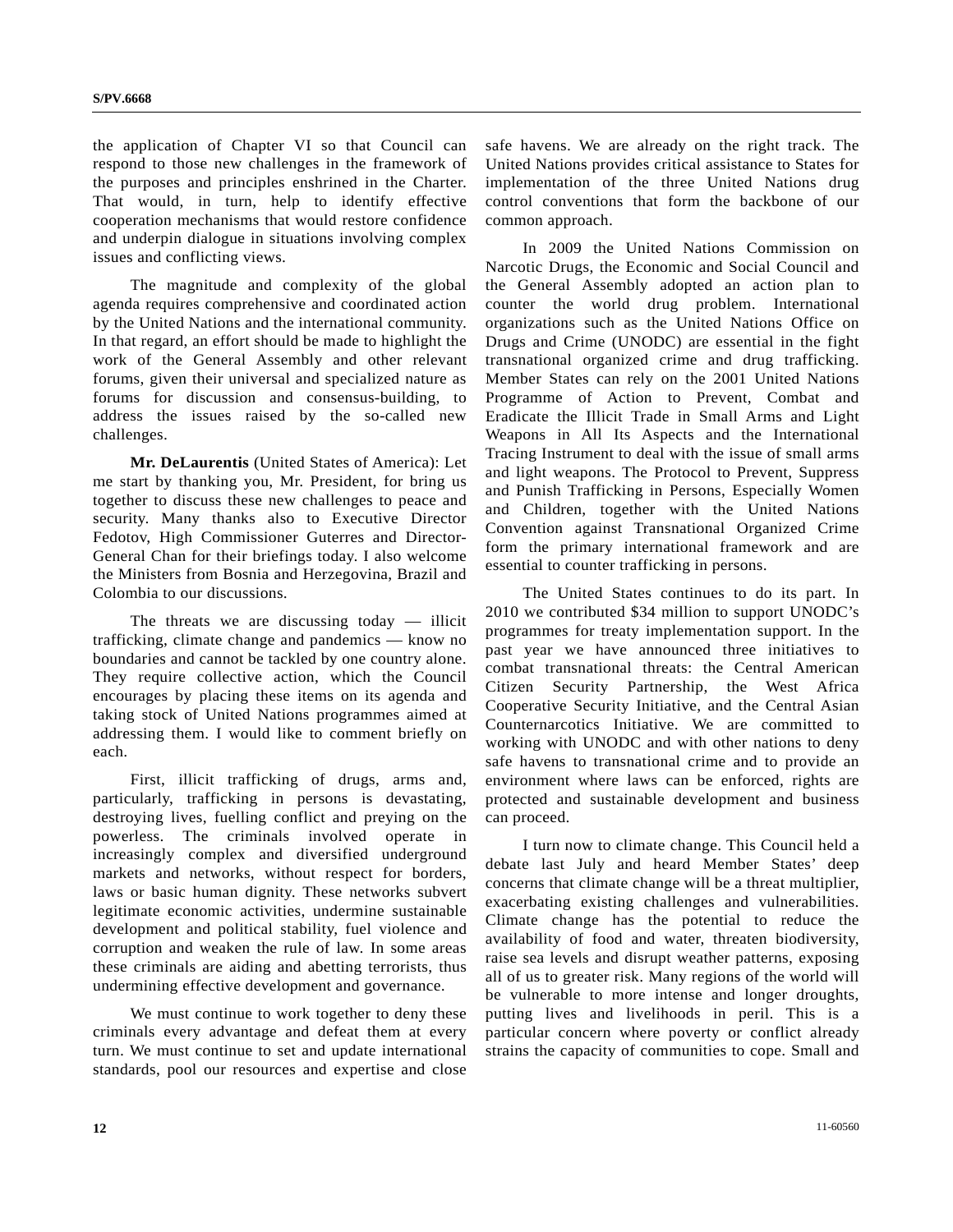low-lying island States have real concerns about erosion and land loss due to sea-level rise.

 As our understanding of the effects of climate change on security evolves, including the risk of displacement and migration, we recognize the need for more collaborative analysis and action. We believe the Security Council should remain open to continuing to consider this issue.

 The United States reaffirms the important role of the United Nations Framework Convention on Climate Change in facilitating an urgent response by all countries to address the challenge of climate change. We are committed to working with all countries to achieve a balanced and comprehensive outcome at the Framework Convention negotiations in Durban next month.

 Finally, our interconnections are especially evident in global health. New infectious disease threats such as the severe acute respiratory syndrome, or SARS, and H5N1 avian influenza have emerged. Nearly eradicated diseases such as polio have returned. Infectious diseases pay no heed to international borders. A threat that emerges in one country can quickly spread across the globe and can be addressed only through collective action. The international community's response to the H5N1 outbreak including sharing of information, expertise, medicines and vaccines — was unprecedented and led to significantly improved animal health surveillance and response capacities around the world.

 We all faced the challenge squarely, both in capitals and in national forums. Now we must maintain momentum to ensure that those systems are regularized, not only to keep the H5N1 virus in check but also to protect ourselves from the next pandemic threat that emerges.

 The United States actively supports several initiatives of the World Health Organization (WHO) that build on the lessons learned, including the Pandemic Influenza Preparedness Framework and the 2005 International Health Regulations. We recently concluded a memorandum of understanding with WHO to strengthen collaboration in global health security. We continue to work with partner countries to improve their own public health surveillance, preparedness and capacities for response.

 Transnational threats are relevant to the Council's core responsibilities. The Security Council of the twenty-first century must continue to work to anticipate potential threats and be part of broader efforts to intensify collaboration across the system. We look forward to working with fellow Council members to find ways to be better informed, including by opening dialogue with institutions such as the WHO that do not deal with conventional security threats but which are on the front line in facing these new dangers.

 It is also important to be open to greater engagement with other parts of the United Nations system and to encourage United Nations agencies to work more closely together to anticipate and manage unconventional threats.

 Finally, these issues remind us of the importance of a more traditional priority for us: the need to build State capacity. For example, post-conflict countries already struggling to rebuild infrastructure, strengthen institutions and consolidate peace are especially vulnerable to some of the stresses generated by transnational threats. Climate change will demand stronger and more resilient institutional capacities for development and for disaster prevention and response. Emerging infectious diseases require stronger public health systems. Village clinics will often be the first to observe emergent diseases and need to be able to respond swiftly and in cooperation with wider international capacities to manage infectious disease. Trafficking networks thrive where State institutions are fragile and interdiction capacities are limited.

 New challenges to security will be an important part of our Council's work in the future. Today's debate is a step in the right direction, and we thank Portugal for its initiative.

**Mrs. Ogwu** (Nigeria): I want to thank you, Mr. President, for convening this seminal meeting to undertake a strategic review of emerging challenges to international security. I am grateful to the Secretary-General for his statement. I also thank Mr. Fedotov, Ms. Chan and Mr. Guterres, whose incisive contributions have immensely enriched today's discussions.

 The nature and content of international security have continued to evolve and expand over the years. Today they encompass a variety of interconnected issues in the world that have an impact on survival. They range from traditional or conventional modes of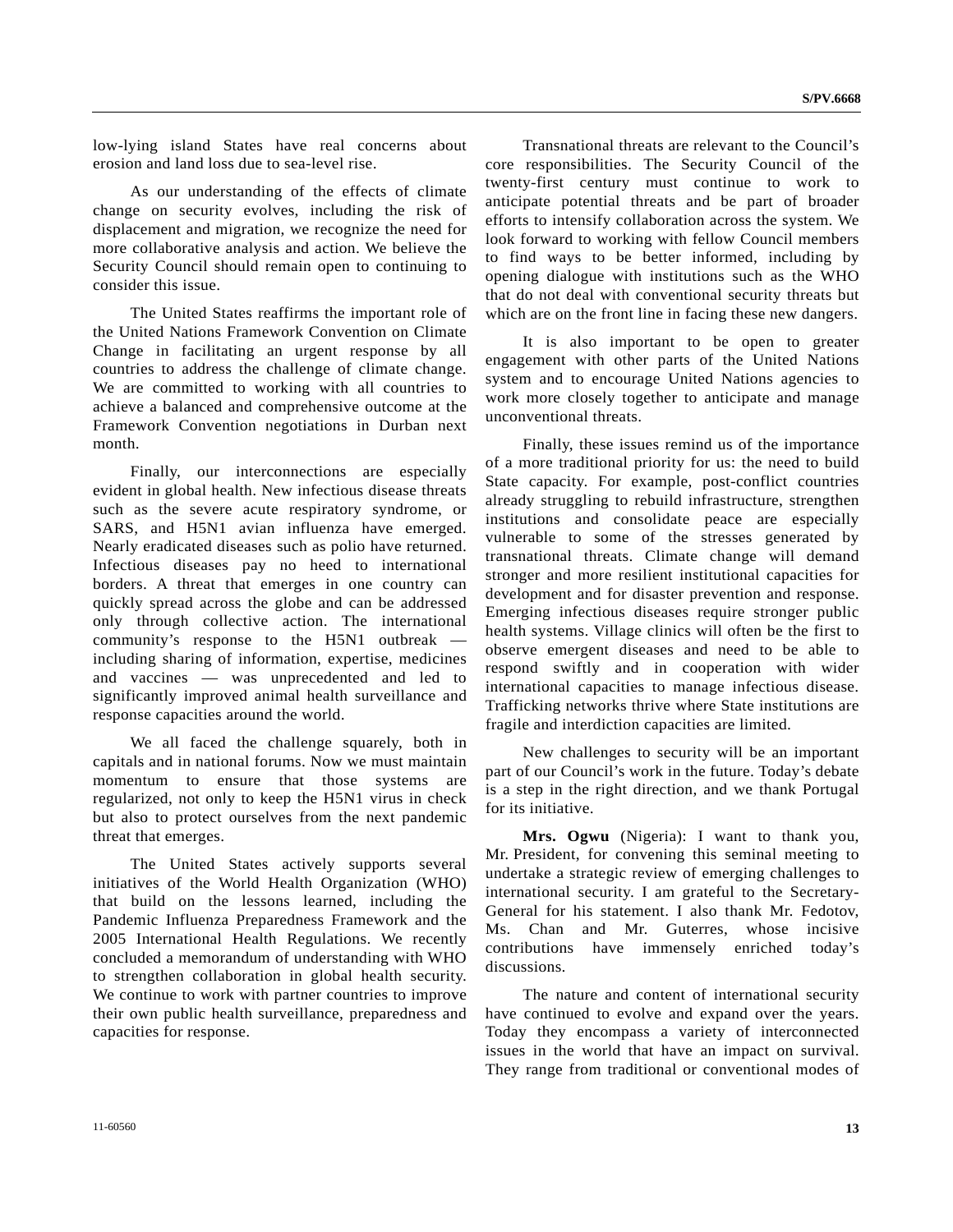military power, the causes and consequences of war between States and economic strength to ethnic, religious and ideological conflicts, trade and economic conflicts, energy supplies, technology, food and threats to human security. Such issues have evolved to include threats to the stability of States from environmental degradation, from infectious diseases, from climate change and from the activities of non-State actors. Our evolving international security landscape is marked by multiple threats that have no boundaries and respect neither borders nor nationalities. This certainly includes the proliferation of weapons of mass destruction, the illicit trade in and proliferation of small arms and light weapons, drug and human trafficking, as well as the use of sexual violence as a weapon of war.

 Since ours is a world of extreme inequality, deprivation, marginalization and exclusion, those problems are compounded by systemic issues, such as underdevelopment, pressure on natural resources and difficulties related to social cohesion and governance. The spread and nature of conflicts and their spillover have, in their turn, reshaped the international security paradigm.

 Those complex challenges call for vision, creativity, commitment and leadership from the United Nations and Member States. The Council should consider repositioning itself to deal with the evolving nature of international security. The interconnected nature of security and development underlies the theme of today's meeting. Appreciating the threat caused by environmental degradation, illicit trafficking and HIV/AIDS and other global pandemics entails recognition of the fact that developing societies are more vulnerable to insecurity brought about or exacerbated by that underdevelopment itself.

 In effect, there is a chilling symbiosis between conflict and underdevelopment. We live in the era of environmental refugees. The changing climate has a direct impact on agricultural productivity, animal health and access to clean water. The resulting food insecurity has in many countries forced communities to become nomadic in search of an environment that can sustain them and their livelihoods. In many cases, people walk across borders, concentrating the pressure on already scarce resources in a bid for survival. Such environmental challenges are magnified by political instability and insecurity. There is a clear and substantive overlap between our efforts to target

criminals and our efforts to better protect their victims. The recent signing of the memorandum of understanding between the United Nations Office on Drugs and Crime (UNODC) and the Office of the United Nations High Commissioner for Refugees (UNHCR) marks a major shift in the approach to addressing the threat posed by human and arms trafficking. We welcome that development. The illicit trafficking of people and weapons constitutes an affront to the dignity and autonomy of the person. The criminal networks responsible are far-reaching, wellfunded and well-connected, yet they can be broken down.

 There must be a collective effort to address both the magnitude and the transnational nature of those emerging challenges. As Secretary-General Ban Ki-moon actually observed in a message to the second International Meeting of High Representatives on Security Issues in September of this year, "No single country can address transnational threats on its own; only joint efforts at local, national, regional and international levels will suffice ". That is why we must cooperate more effectively with our partner organs within the United Nations to delineate a concerted, comprehensive response, one that supports States in their efforts to head off emerging challenges to maintaining peace and stability in an increasingly changing world. We would accordingly welcome serious consideration of an ad hoc working group to monitor those emerging challenges and assist the Council it its response.

 Our international efforts must also be replicated at the national level. With an appropriate level of political commitment and support from the international community, States can prepare themselves for and guard against those threats to security, both from within and from without their borders. The threats that we now face are globalized, and their human agents are getting more sophisticated. We cannot allow our collective response to be outpaced.

**Mr. Wittig** (Germany): I would like to thank you, Mr. President, for your timely initiative in convening today's briefing and debate on new security challenges. We welcome the presence of His Excellency Mr. Paulo Sacadura Cabral Portas, Minister for Foreign Affairs of Portugal. Let me also thank the Secretary-General for his briefing, as well as Mr. Yuri Fedotov, the Executive Director of the United Nations Office on Drugs and Crime, Mr. António Guterres, the United Nations High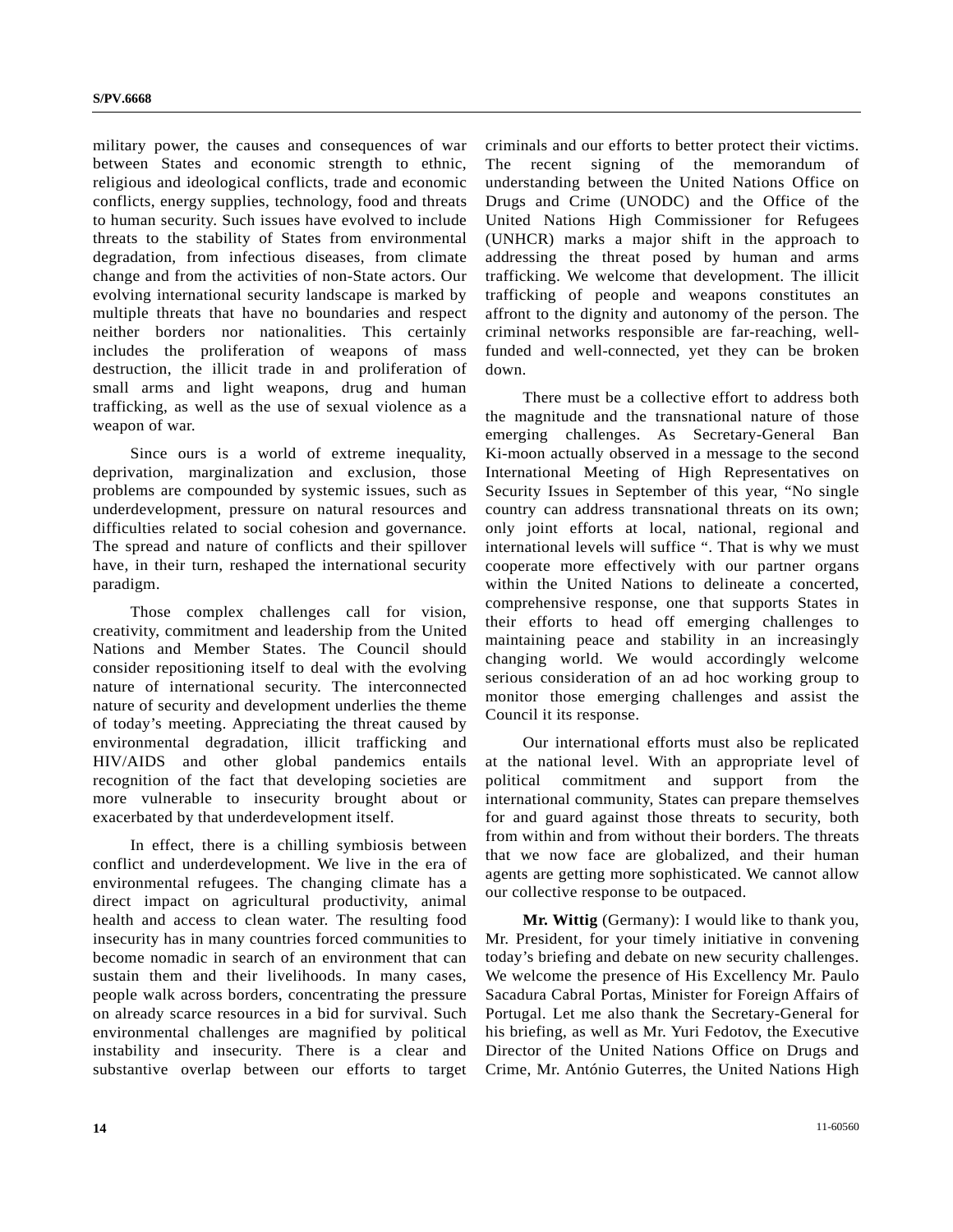Commissioner for Refugees, and Ms. Margaret Chan, the Director-General of the World Health Organization, for their insightful briefings.

 Germany firmly believes that managing and resolving threats to international security without understanding their underlying causes and dynamics can at best lead only to temporary solutions. Our world is at the beginning of this new century facing a whole array of tremendous new challenges. Among them are poverty, infectious diseases, transnational organized crime and climate change, just to name a few. This Council recognized the challenges of climate change on security when, under the German presidency in the month of July, it adopted a substantial and forwardlooking presidential statement (S/PRST/2011/15) on that issue. Today's debate is an excellent opportunity to take a systematic look at those diverse threats and challenges.

 Let me briefly elaborate on three areas that deserve particular attention. First on the list is health. Since the first discussion of the linkages between HIV/AIDS and international peace and security over a decade ago, the Security Council has come a long way, having recently adopted resolution 1983 (2011) on that issue. Today, it is widely acknowledged that conflict situations can aggravate health problems and that vulnerable populations, such as refugees or children in an armed conflict, face higher health risks. At the same time, we know that the spread of epidemics such as HIV/AIDS can fuel conflicts by weakening the capacities of national Governments and by destroying existing social structures.

 We would therefore like to encourage donors, United Nations agencies and affected States to further integrate health into stabilization and rehabilitation programmes and to promote innovative models of cooperation. One such model is the Debt2Health initiative launched jointly by the Global Fund to Fight HIV, Tuberculosis and Malaria and the German Government in 2007. By redirecting funds from debt repayments towards life-saving investments in health, Debt2Health has improved public health systems and strengthened partnership, including with conflictaffected countries. Besides significantly decreasing health-related root causes of conflict, there is also a need to highlight the importance of addressing health issues in the aftermath of conflict. The physical and psychological consequences of violence, including sexual violence, often constitute a heavy burden for

stabilization, reconstruction and development in postconflict societies. Mainstreaming health issues into peace-building activities therefore remains a key challenge that is often overlooked.

 My second point concerns the interrelationship between climate change, migration and security. In some regions of our planet, climate change-induced migration is a reality already today. People are migrating because their traditional homes are under threat by a rising sea level, by increasing drought and desertification, and by the increasingly destructive power of natural disasters.

 Climate change will hardly be the only factor in a crisis. The terrible famine in the Horn of Africa is an example of that.

 We have to acknowledge that despite our ongoing efforts to curb greenhouse gas emissions and mitigate climate change — and the seventeenth United Nations Climate Change Conference is beginning in Durban five days from now — migration has already become an adaptation strategy for people affected by climate change. The number of affected people within and across borders will clearly rise, potentially leading to insecurity and conflict, in addition to the personal plight of millions of people.

 Germany very much supports the approach that UNHCR is taking in this regard. We need more research into and better understanding of migration processes. We must be guided by the fundamental principles of human dignity, human rights and international cooperation. The international community may also need to look more closely into the adequacy and appropriateness of the legal and political instruments at hand, a complex task for all of us. We will also have to look more closely into the security implications of migration, which will require a comprehensive approach, including on the part of the Security Council within its work on new and emerging security threats.

 With a view to Durban, let me add that the worst case is not inevitable, and mitigation remains key in this regard.

 My third point concerns transnational organized crime. The composition and operational methods of transnational organized criminal groups have become more sophisticated in recent years, and their activities continue to pose a significant threat to international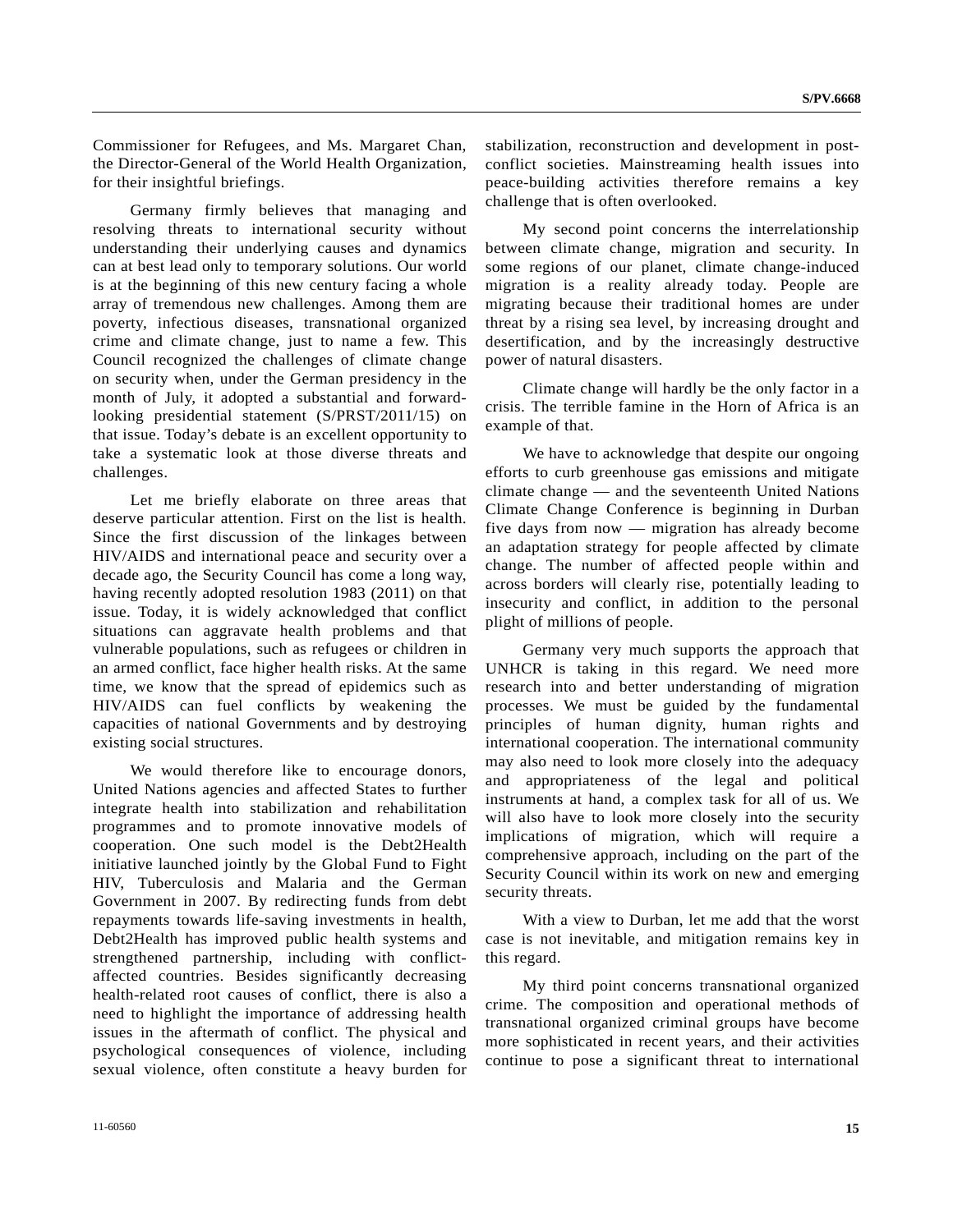peace and security. The seriousness of the problem lies in the global penetration achieved by such organizations and in the threat they pose to democracy and legitimate economic development. These problems are compounded by the fact that in many cases the capacity of States to establish the rule of law is weakened by corruption, weak judicial systems and a lack of effective policing capacity.

 The scale of the challenge requires a coordinated response from the international community. In that context, we regard the United Nations Convention against Transnational Organized Crime — the Palermo Convention — as one of the crucial instruments for enhancing international cooperation in combating organized crime, and we would like to seize the opportunity to appeal to all States that have not yet done so to ratify it as soon as possible.

 In 2011 alone my country has contributed around \$7 million to projects implemented by UNODC in the area of combating organized crime and drug trafficking, and we intend to continue our financial support for such projects. As a good example of such successful cooperation, I would like to mention the Global Container Control Programme, jointly conducted by UNODC and the World Customs Organization. This Programme is aimed at building capacity through training.

 Let us not forget that prevention is key to countering today's threats. We as Member States must build up our own capacities and help others to do the same in order to exercise our sovereignty responsibly, deal with internal dangers before they threaten others, and act collectively with other States to meet threats on a global scale.

**Mr. Salam** (Lebanon): I would like to thank you for convening this important meeting, Mr. President, and for honouring us with your presence. Allow me also to thank the Secretary-General for his briefing and Mr. Fedotov, Mr. Guterres and Ms. Chan for their statements.

 According to the Charter, our Organization was founded to maintain international peace and security, and to that end, to take effective collective measures for the prevention and removal of threats to peace. The meaning of security can no longer be linked to the absence of military threats. We are now exposed to an array of additional areas in which security risks manifest themselves.

 Indeed, in recent decades the Security Council has been preoccupied with and has held various deliberations about a wide range of issues that might potentially constitute a threat to peace and security, such as drug trafficking, transnational organized crime, terrorism, HIV/AIDS, the proliferation of weapons of mass destruction, the adverse effects of climate change and so forth. Countries under stress and emerging from conflict are particularly vulnerable to such challenges, which too often fuel and prolong existing conflicts and pose threats to peacebuilding efforts in post-conflict States.

 In fact, risks that transcend boundaries — for example, pandemics and transnational crime networks — are not new. However, the dimensions of the threat they may constitute are novel and changing in the increasingly globalized world we live in. Consequently, our response should be collective and adaptable to such evolving circumstances and challenges.

 Moreover, issues such as the proliferation of arms, piracy, mass migration and organized crime are complex and multifaceted. They carry much weight in their implications for both human and political development, on the one hand, and for peace and stability, on the other. They therefore require a multilateral approach in the security realm and beyond.

 Perhaps the only truly effective way forward is through increased cooperation, greater preparedness and creative diplomacy that is preventive in nature. No single United Nations body or agency, no single country or regional organization has either the capacity or the jurisdictional reach to effectively address such contemporary challenges, including their security dimensions. That is why strong partnerships among all major international, regional and local stakeholders are necessary to meet them, and that is why the Security Council should be prepared to address their potential security dimensions and effects. We also believe that development and national capacity-building should be cornerstones in any comprehensive approach or strategic framework designed to address security challenges.

 Finally, our Council is constantly facing the challenge of finding innovative ways to tackle major economic, political and social challenges having security dimensions that lie ahead. That is our moral responsibility towards present and future generations.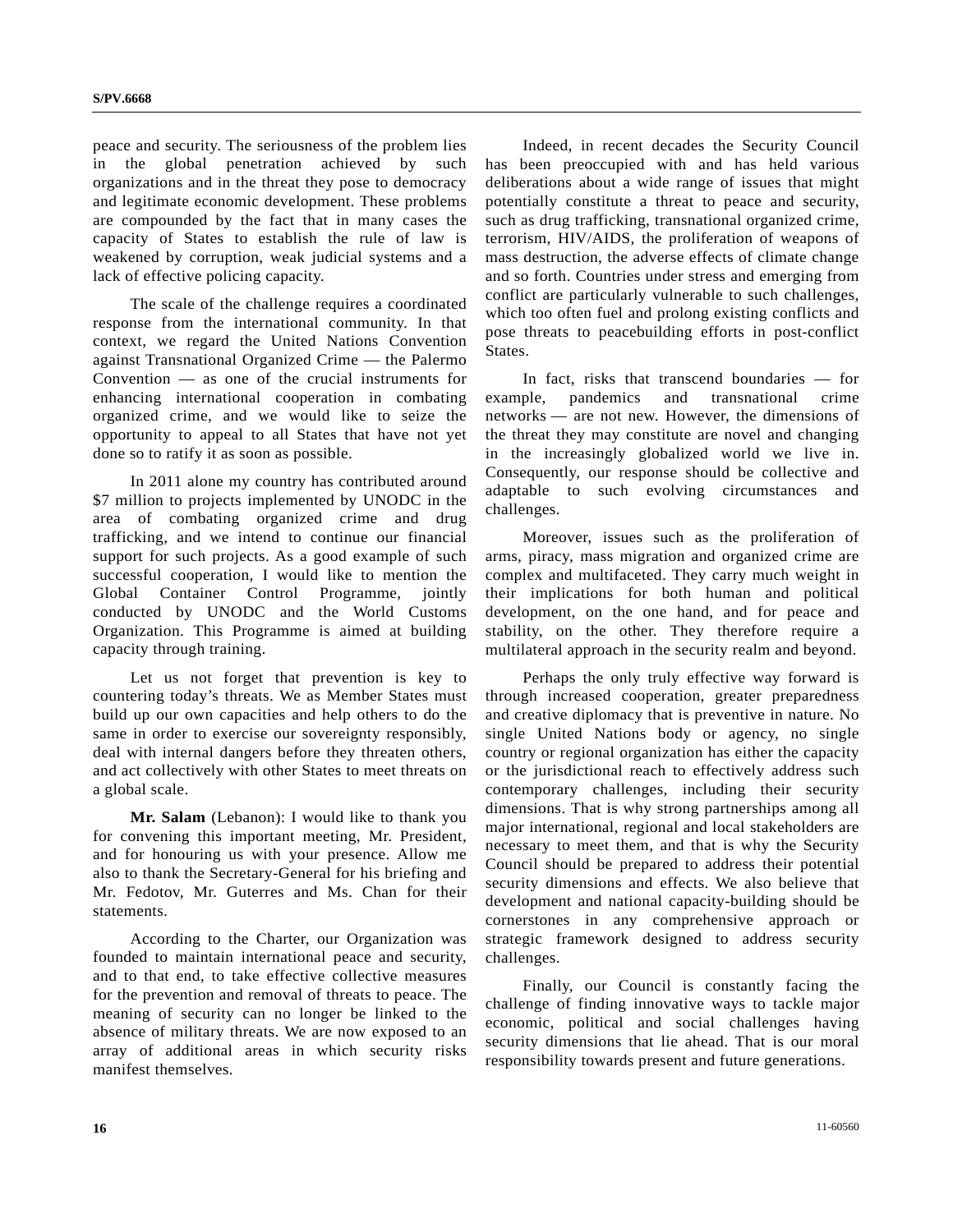**Mr. Churkin** (Russian Federation) (*spoke in Russian*): We are grateful for the statement of Secretary-General Ban Ki-moon. We thank the Executive Director of the United Nations Office on Drugs and Crime (UNODC), Yury Fedotov, the United Nations High Commissioner for Refugees, António Guterres, and the Director-General of the World Health Organization, Ms. Margaret Chan, for their reports on the work of the entities they head.

 Our discussion today shows that the number of threats facing humanity as we step across the threshold of the second decade of the twenty-first century has not diminished; quite the contrary. Along with the emergence of new threats, the old ones have worsened. Recently the trend towards aggressive interference in the internal affairs of sovereign States has increased. The complex processes occurring in some of these States and the conflicts that sometimes result require the establishment of a dialogue between the authorities and the opposition, with the participation of all civic and political groups, based on a refusal to use any form of violence and with the aim of achieving political and economic reform.

 For that it would be useful to have the support of the international community and regional organizations. We sometimes see an arbitrary and detached treatment of the concept of legitimacy, provocative calls for further confrontation, and open or veiled threats of the use of force in the guise of humanitarian slogans. The path to intervention leads to chaos in various regions and in international relations in general.

 All the above contradict the basic norms and principles of modern international law, the United Nations Charter and the very essence of the work of our global organization.

 We recognize the evolving nature of new challenges to international peace and security. We see increasingly closer and persistent links among the various kinds of transnational crime, in particular terrorism and drug trafficking. That list includes the threat of the proliferation of weapons of mass destruction, piracy, the illicit trade in small arms and light weapons and cybercrime.

 The true danger of those threats and challenges is recognized by the Council, but we need additional analysis of their links, which have driven the threat to a new and increasingly dangerous level. Indeed, that is

how we see the Council's future work on the issue, bearing in mind its responsibility under the Charter to maintain international peace and security.

 The basis for that work is set out in a number of the Council's earlier decisions, in particular the presidential statement of 24 February 2010 (S/PRST/2010/4). We reiterate the special relevance of that statement and the Council's invitation in it to the Secretary-General to consider the interconnected threat of drug trafficking and transnational organized crime as a factor in conflict analysis and in the assessment and planning of integrated missions, as well as in analyzing the role of those threats in situations on the Council's agenda.

 Such challenges are increasingly prominent, in particular with regard to the drug threat from Afghanistan, which remains extremely serious. The devastating influence of Afghan drug trafficking, exacerbated by terrorism, extends far beyond the region. Here we are dealing with a threat to international peace and stability brought about through the interconnection among various kinds of criminal activity. The response to such a threat must be comprehensive and coordinated, including through the adoption a system-wide United Nations track on new challenges.

 In that context, we positively assess the steps already taken by the Secretary-General to strengthen interdepartmental cooperation within the United Nations, including the establishment of a multidisciplinary task force of the Secretariat on transnational crime and drug trafficking as threats to security and stability, led by UNODC and the Department of Political Affairs.

 The new threats are creating illegal arms flows in various parts of the world. We note that phenomenon in the example of Libyan arms. It would be particularly dangerous if those weapons were to fall into the hands of terrorists. At Russia's initiative, the Council adopted resolution 2017 (2011). It conveyed the required message and designates the necessary frameworks to counter that new threat.

 In an era of globalization, a negative aspect of information and communications technology developments is the growing new threats from cybercrime. Russia advocates adopting more effective measures to regulate the use of such technologies and the Internet, while maintaining the appropriate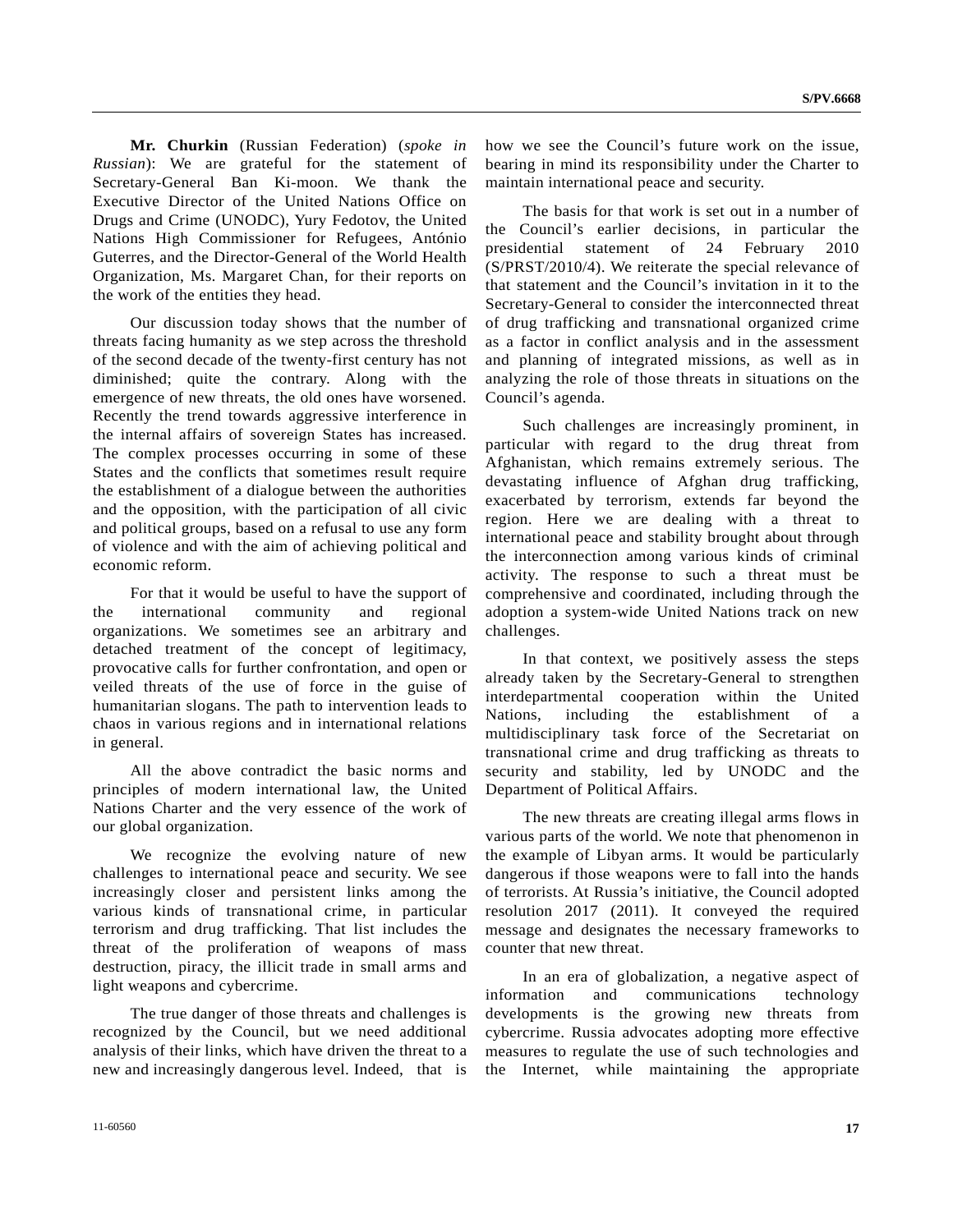freedoms. The Council has already expressed its concern about increasing cybercrime. We believe that a universal convention on cooperation to combat information crime and cybercrime and on rules for a code of conduct in cyberspace must now be developed.

 We look forward to supporting initiatives and agreements of Member States in that area through UNODC and other structures of the Secretariat task force on implementing the United Nations Global Counter-Terrorism Strategy, in particular the Working Group on Countering the Use of the Internet for Terrorist Purposes.

 Another new threat is piracy off the coast of Somalia, a well-organized and profitable business. Piracy is now spreading to the western shores of the African continent. Combating that phenomenon requires serious and comprehensive measures by the international community. For Russia, an important aspect of that fight is putting an end to impunity for the pirates, at the level not only of perpetrators but also of their industry bosses. We will continue to strengthen our efforts on that issue.

 With respect to climate change and diseases, the United Nations structure that has developed to consider such issues allows us to provide a appropriate response to growing threats in that area. We are convinced that the priority role here belongs and should belong, first and foremost, to the United Nations Framework Convention on Climate Change and the World Health Organization as the universal mechanisms to counter global threats in those areas. Those bodies have the necessary and adequate machinery to develop effective and long-term strategies for international cooperation, as well as concrete measures for a prompt response.

**Mr. Mashabane** (South Africa): My delegation expresses its sincere appreciation to the Portuguese presidency for having organized this high-level briefing. We welcome His Excellency the Minister for Foreign Affairs of Portugal and thank him for presiding over this debate. My delegation also welcomes the participation in this meeting of the Secretary-General, and we thank him for his statement. We also thank the various briefers who have briefed this meeting. We also acknowledge the presence of the high-level representatives present at this meeting.

 In five days, South Africa will welcome thousands of delegates to the shores of Durban as the incoming President of the seventeenth Conference of the Parties to the United Nations Framework Convention on Climate Change (UNFCCC) and the seventh session of the Conference of the Parties serving as the meeting of the Parties to the Kyoto Protocol.

 The global awareness of the threat caused by human-induced climate change on our planet and civilization began in the late 1970s, culminating in the adoption of the United Nations Framework Convention on Climate Change, which entered into force in 1994.

 While there continues to be debate on the suitability of the Security Council as a platform to address new and emerging issues, such as climate change, South Africa believes that the Framework Convention and its Kyoto Protocol remain the best instruments to deal with the broader challenges of climate change. My delegation therefore reiterates its principled view that climate change threatens not only development prospects and the achievement of sustainable development, but also the very existence and survival of societies.

 Of critical importance, therefore, is the need for all countries to honour the obligations under the UNFCCC and the Kyoto Protocol if we are to effectively deal with the challenges precipitated by climate change, in accordance with the fundamental principle of common but differentiated responsibilities. The contribution that individual members of the Security Council can make to the UNFCCC processes is to ensure that the architecture of the climate change regime is strengthened, not fragmented.

 The Durban conference, with its theme "Working Together: Saving Tomorrow Today", provides the international community an opportunity to demonstrate real leadership in finding effective solutions to the threat that climate change presents to the livelihood, quality of life, dignity and, in many cases, the very survival of millions across the globe. South Africa is of the strong view that the Durban conference will provide a platform from which the strengthening of the full, effective and sustained implementation of the Convention beyond 2010, through a comprehensive, multilateral and rules-based system on climate change, enforceable and equally binding on all, can be achieved.

 A second commitment period to the Kyoto Protocol for developed countries is essential. No gap between the first and the second commitment periods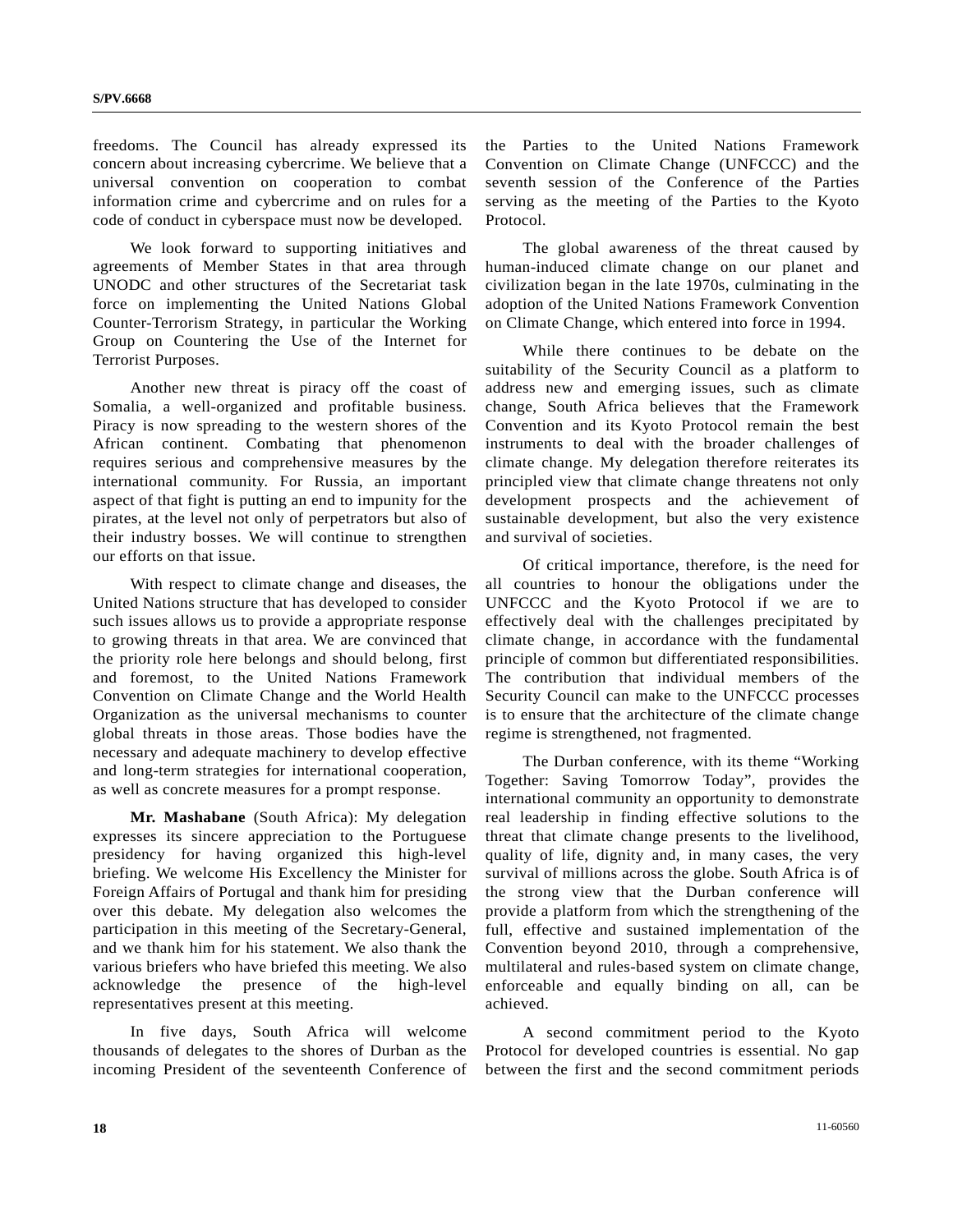must occur. For those developed countries that are not party to the Kyoto Protocol and for those that reject a second commitment period, comparable and measurable mitigation commitments must be implemented and must be equally enforceable. On the other hand, developing countries must implement their declared mitigation actions, assisted through the necessary support in a measurable and transparent manner. Making the Cancun mechanism and institutions fully operational and honouring the financial undertakings already made are again part of that delicate balance.

 Turning to drugs and crime, we are of the view that drugs and crime threaten development, create instability and jeopardize the achievement of the Millennium Development Goals. In acknowledging the challenge of drugs and crime, the international community adopted the United Nations Convention against Transnational Organized Crime. We call upon Member States to implement that Convention and other relevant international conventions. International cooperation, including bilateral and regional treaties on extradition and mutual assistance in criminal matters, are key tools in fighting organized crime.

 In that regard, we need a comprehensive and integrated approach that strengthens coordination among the countries of origin, transit and destination. South Africa welcomes the role played by the United Nations Office on Drugs and Crime (UNODC) in the creation of the regional programmes. Those programmes are important, as they assist countries with technical support in their fight against the world drug problem and strengthen the partnership between the UNODC, regional bodies and Member States. In this regard, we welcome the conclusion of a memorandum of understanding between the UNODC and the Commission of the African Union under which the two organizations work towards complementarity of their activities.

 The international community has made great strides in dealing with the issue of HIV/AIDS, but much remains to be done. That was clearly articulated in the Political Declaration (General Assembly resolution 65/277) adopted by the High-level Meeting on HIV/AIDS, held from 8 to 10 June 2011. The Meeting confirmed and adopted meaningful and forward-looking commitments aimed at guiding and intensifying the global response to HIV/AIDS. That will include, among other things, resource mobilization for the AIDS response, strengthening health-care systems and integrating HIV/AIDS into broader health and development. This comprehensive recommitment to the fight against HIV/AIDS addresses the epidemic from all possible perspectives, which requires the involvement and participation of the widest possible range of stakeholders and Member States.

 It is the view of South Africa that the response to HIV/AIDS can best be dealt with by the United Nations system and structures that allow for unrestricted participation by all Member States. South Africa is of the view that HIV/AIDS per se does not constitute and has not been proved in the past eight years to be a threat or a new challenge to international peace and security.

 Turning to the issue of refugees, we call on the international community once again to address the root causes of people fleeing their countries. We must therefore find comprehensive approaches to resolving their plight and realize durable solutions for them. South Africa has an unwavering and steadfast commitment to the protection of refugees as described in international conventions and protocols.

 In conclusion, my delegation firmly believes that no amount of debate or statements and declarations by the Council will address what we call today emerging threats. What is needed is to deliver on the commitments agreed upon in the various organs and platforms of the United Nations. International cooperation, financial resource mobilization and technological investment is what is required to address the global challenges facing our common humanity that we seek to address today.

**Mr. Messone** (Gabon) (*spoke in French*): We should like to thank you, Sir, for presiding over our work and for the fresh opportunity that your country has afforded the Council to debate the issue of new challenges to international peace and security. I welcome the participation in our discussions of Their Excellencies the Ministers of Bosnia and Herzegovina, Brazil and Colombia.

We wish also to thank the briefers Mr. Fedotov, the Executive Director of the United Nations Office on Drugs and Crime (UNODC); High Commissioner António Guterres; Director-General Margaret Chan; and the Secretary-General — for their contributions to this debate.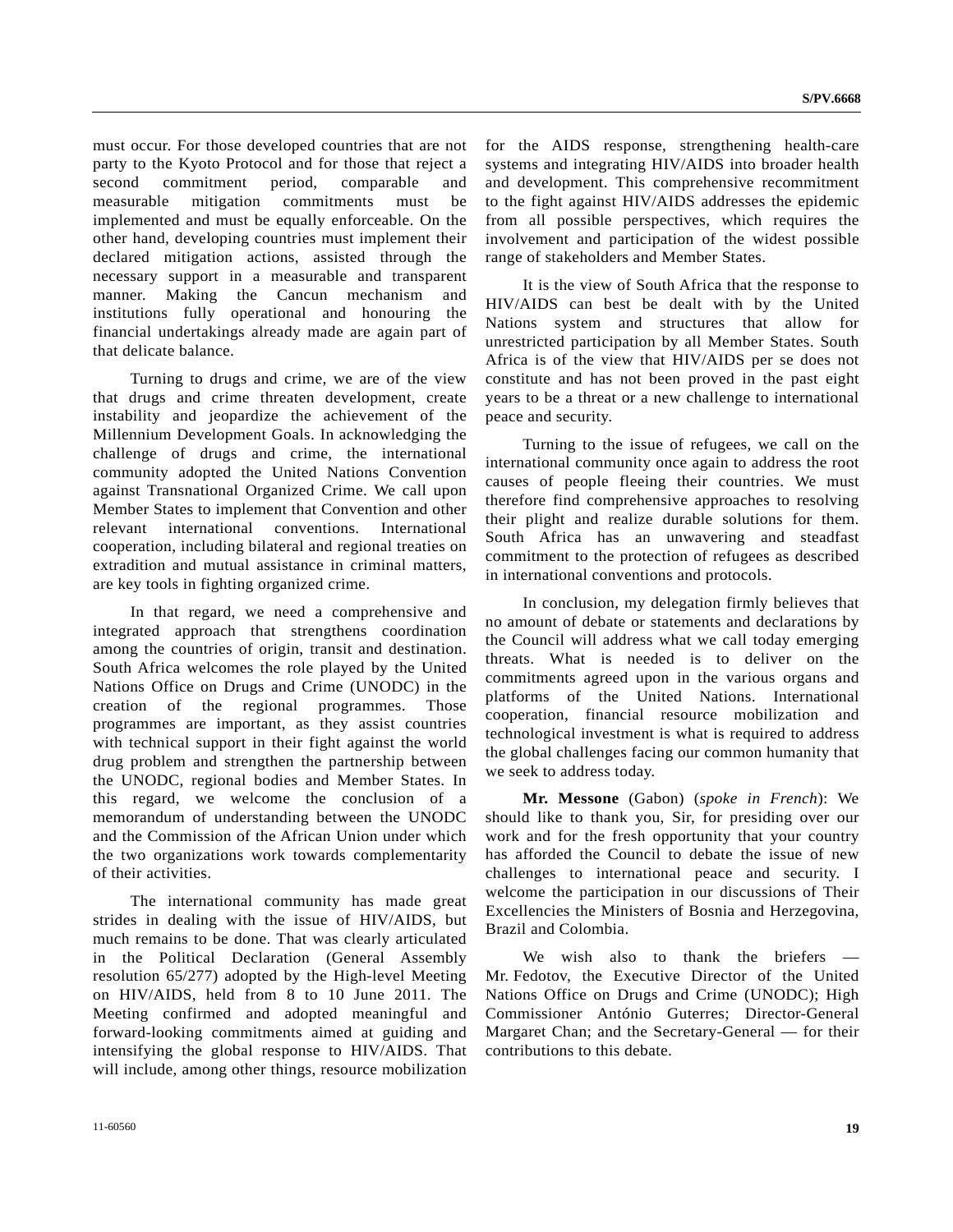In recent years the Council has held several debates that enabled it to take stock of these new challenges to international peace and security. As a result, it was able to identify the factors that intensify such challenges and the real risks arising from them. Those challenges include an increase in international drug trafficking and a resurgence of transnational organized crime, which contribute to the destabilization of States and the undermining of postconflict reconstruction efforts.

 The proliferation and illegal circulation of small arms and light weapons heighten this threat, intensifying insecurity for the civilian population. These weapons have become a principal instrument in conflicts, worsening their impact and prolonging them.

 There are two other challenges of concern to us. The first is the increasingly evident relationship between the HIV/AIDS pandemic and sexual violence in conflict and post-conflict situations. We would recall that the President of the Gabonese Republic chaired the Council meeting (see S/PV.6547) leading to the adoption of resolution 1983 (2011) on this issue.

 Gabon is also concerned at the potential implications of climate change for international stability and security in the economic, social and environmental areas as well as for movements of refugees and persons displaced both within and beyond the borders of their country. Gabon is hopeful that the United Nations Climate Change Conference, to be held in Durban, will provide an opportunity to make headway on the issue of the impact of climate change.

 In the face of these challenges, we are all in agreement that we need a comprehensive, agreed approach that is based on the multidimensional and interdependent character of the new threats. It is important that the United Nations address these issues in an open manner, and in that respect the Council must take a forward-looking approach.

 In that connection, Gabon made its contribution to the work of the Council by holding, during its two presidencies of the Council, in March 2010 and June 2011, two debates and a briefing on, respectively, the illegal circulation of small arms and light weapons in Central Africa, the impact of the HIV/AIDS pandemic on peace and security, as I mentioned earlier, and the issue of trafficking in drugs and transnational organized crime. France, Germany and Burkina Faso also placed particular emphasis on these challenges during their presidency of the Council in previous years.

 Given the concerns that we have just voiced, it is important that the Secretary-General continue to keep the Council informed about developments relating to these new challenges and make recommendations on the best ways of addressing them. The Council must also have its own tools for dealing with these new challenges. In that context, Gabon supports the establishment of an ad hoc working group charged with looking at the interdependence of those challenges and make concrete recommendations in order to provide the Council with better guidance in those areas.

 The Security Council must explore new avenues aimed at improving its cooperation with the United Nations agencies, programmes and funds that deal with such matters, as well as with regional and subregional organizations. These two aspects of cooperation are major underpinnings of the Council's central role in the process of the prevention and long-term resolution of conflicts.

 In closing, let me say that the maintenance of international peace and security is an immense task that the Council cannot shoulder alone. The new global geopolitical context requires the creation of new synergies in the areas of cooperation and solidarity so as to provide a comprehensive response to the emergence of these new threats to international peace and security.

**Mr. Araud** (France) (*spoke in French*): In following my Gabonese colleague, I will extend this French-speaking oasis. That is not to say, however, that everything else is desert.

 First of all, I should like to thank all those who have spoken for their briefings, and I welcome the initiative of the Portuguese presidency.

 Since the February 2010 debate on cross-cutting threats (see S/PV.6277), which my country proposed, some progress has been made in addressing those issues in the Council. I am thinking in particular of resolution 1983 (2011) on security and AIDS, on the debate organized by Gabon on drug trafficking and organized transnational crime (see S/PV.6565), and on the debate organized by Germany on climate change (see S/PV.6587). Those advances are a sign of the Council's interest in these issues. It is indeed our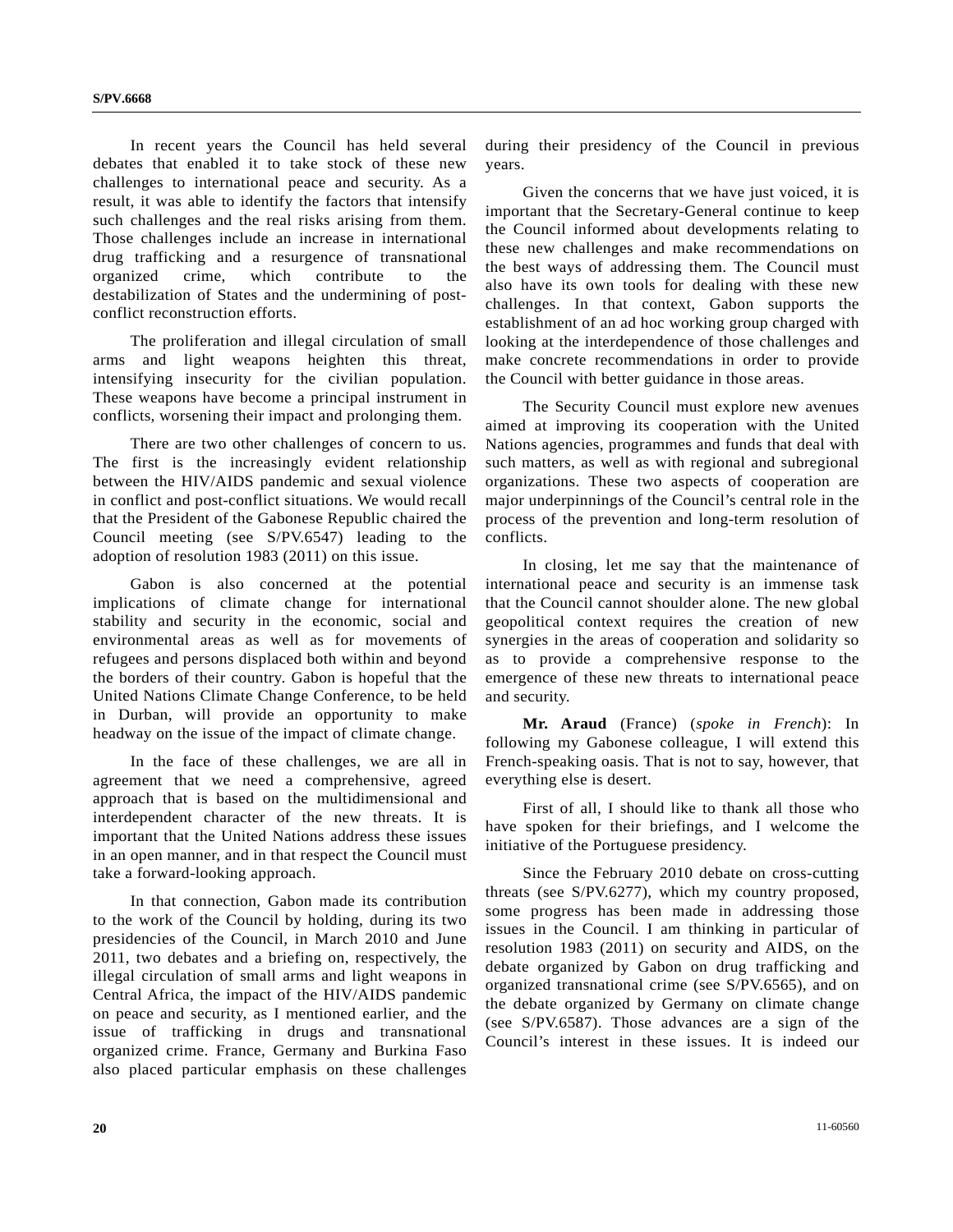responsibility to anticipate the consequences of those new threats for international peace and security.

 I thank the director of the United Nations Office on Drugs and Crime (UNODC) for his briefing. By undermining States' capacities for governance and economic development, illicit trafficking and organized crime weaken State structures and destabilize entire regions. The Council has witnessed this for itself with respect to Haiti, Afghanistan and Guinea-Bissau. Particular attention should already be focused on the Sahel region in view of the worsening security situation in that area, which has been infected by multiple forms of trafficking. It is time for us to develop a Sahelian strategy.

 The regional programmes of the UNODC effectively contribute to the comprehensive, joint and integrated approach that the Council hopes will prevent conflicts, as the statements made earlier by my colleagues indicate. France, for its part, is actively promoting such a strategy. The Group of Eight meetings on cocaine and the Paris Pact of early 2012 fall within the framework outlined by the Council through a series of decisions. Further, my country calls for the universalization of the Palermo Convention against Transnational Organized Crime and its Protocols, of the United Nations Convention against Corruption and of other instruments to combat drugs and psychotropic substances.

 I also wish to thank the Director-General of the World Health Organization (WHO). The fight against natural and accidental risks and against threats requires common action to strengthen all stages of monitoring and alert systems, rapid response preparation and health crisis management.

 Over the course of the past decade, we have made outstanding progress in preparing for and preventing the risk of pandemics. Eleven years ago, resolution 1308 (2000) recognized that the AIDS pandemic was a threat to international peace and security. Last June, we noted the degree to which AIDS constitutes a handicap to stabilization in post-conflict situations, above all because the pandemic affects women first and foremost in their fundamental role in the reconstruction phase. The Council has also called for concerted effort against the spread of AIDS during conflict due to the rise in sexual violence as a weapon of war.

 The WHO remains the lead manager for health security in crisis situations, above all in times of conflict or in their aftermath. The WHO should also pursue its monitoring of the risk of epidemics and pandemics by relying on the network of contact points it has established, and it should oversee the revised International Health Regulations, which have been legally binding on all Member States since they entered into force in 2007. The Pandemic Influenza Preparedness Framework approved last May by the World Health Assembly could be used to advantage for other kinds of epidemics.

 Finally, as the United Nations High Commissioner for Refugees reminded us today, the displacement of populations is the result of complex causes and should claim a greater share of the Council's attention. The situation of refugees and displaced persons as a result of conflicts can serve as a deterrent to the re-establishment of stability. Climate change, which is one of many factors that influence the decision to migrate, should be taken into greater account in conflict prevention.

 In a more general sense, as July's debate reminded us, the threat of climate change concerns us all. It affects small island States, food security, water resources and the viability of coastal regions. My country wishes and hopes that the Durban Conference will give an operational content to the agreements negotiated at Cancún, so that the international community can prove that it is capable of combating threats while there is still time.

 France hopes that the Council will remain invested in these issues, which place international peace and security in mortal peril and have consequences on our work. France believes that the Council should discuss these questions in a regular and systematic fashion.

**Sir Mark Lyall Grant** (United Kingdom): I would like to thank you, Sir, for the opportunity today to take stock of the recent debates and discussions on new challenges to international peace and security. I would also like to thank the Secretary-General for his introduction and António Guterres, Margaret Chan and Yury Fedotov for their informative briefings.

 The Security Council is charged with the maintenance of international peace and security. In recent years, it has become a common and a just refrain in this Council to emphasize the importance of effective conflict prevention. Prevention should be considered a key element of the Council's work. We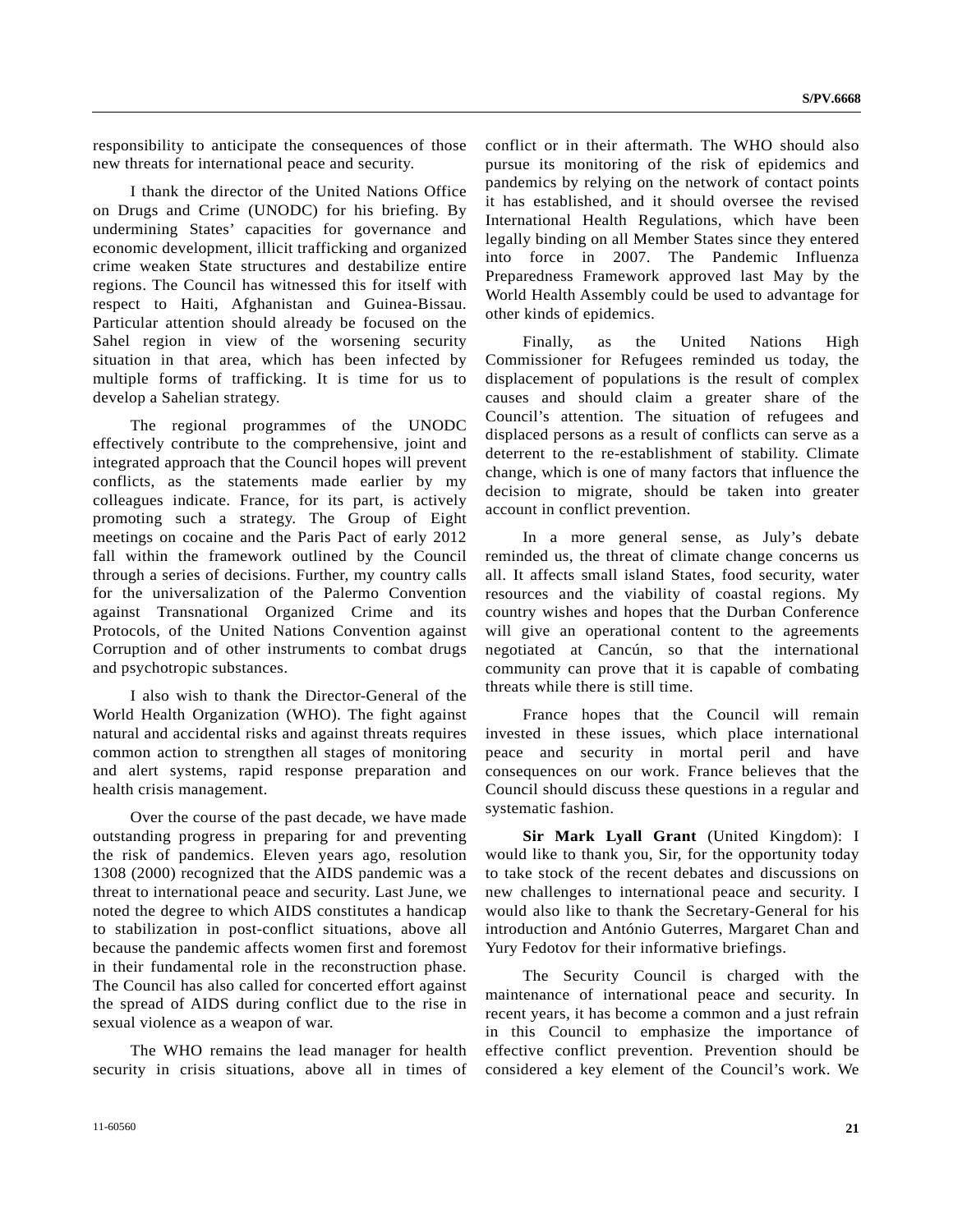believe it is natural, therefore, for the Council to tackle cross-cutting challenges such as those put forward for today's discussion. All three issues — matters related to international peace and security — are drivers of the kinds of political, economic or social changes that can generate modern conflict. All three issues have the capacity to convert existing tensions or pressures into instability or violence. As Mr. Guterres pointed out, Somalia is a compelling proof of that.

 Our understanding of conflict has evolved over time. We have developed a more sophisticated appreciation of the relationship between security, development and inequality, for example. As the frequency of international conflict has diminished, so this Council has found itself occupied more often by intra-State conflict. We have taken on peacebuilding. We have placed the protection of civilians under imminent threat at the centre of many peacekeeping operations.

 As we become more confident in our conflict prevention role, we have begun to develop a more subtle appreciation of factors that may indicate the potential for conflict or that may exacerbate existing conflict. It follows, then, that this Council should be alert and responsive to the broader factors that contribute to conflict sensitivity in a region. That does not mean that the United Kingdom believes that the Security Council should itself take action to address all those factors. We are not seeking to disrupt the balance between the various agencies, funds and programmes that together make up the infrastructure of the United Nations.

 We know that today's discussion makes some people uneasy. Although today's debate wisely refers to "challenges", all too often our debate revolves around the word "threat" and its connotations. The word "threat" evokes Chapter VII of the United Nations Charter, which in itself provides the means for the Security Council to take action through economic sanctions, travel bans and even military intervention. But the use of the word "threat" in the context of today's debate is not in anyone's interests. We could just as well consider issues such as pandemics, transnational organized crime, migration and the adverse effect of climate change as factors that could lead to disputes or that could likely exacerbate friction — the language of Chapter VI and the pacific settlement of disputes.

 The point is the same. The Security Council should be apprised of the extent to which those issues represent conflict risks. We should be aware as we scan the horizon that cross-cutting themes may offer insights into the potential for conflict. Many argue that the dramatic events of the Arab Spring this year were not predicted, but a series of United Nations Development Programme human development reports did indeed identify many of the underlying socio-economic factors that led to the uprising. The Council would perhaps have been better prepared to respond to the Arab spring if it had focused on those factors at an earlier stage.

 Taking one of the three factors dealt with in today's debate, the United Kingdom believes that insecurity and conflict can be exacerbated by climate change factors such as drought, famine and desertification. It is not hard to see how international agreements on the shared use of natural resources may be disrupted by the adverse effects of climate change. So we believe that it makes sense for those responsible for helping Member States to strike agreements on resource-sharing to have regular access to advice from climate specialists to ensure that they take account of such risks.

 The United Nations Regional Centre for Preventive Diplomacy for Central Asia (UNRCCA) has accessed outside expertise on climate change for precisely that reason. But let us be clear. We are not arguing that the UNRCCA should have a mandate to tackle climate change. We are not suggesting that the UNRCCA should lobby for changes to the United Nations Framework Convention on Climate Change. We are not even suggesting that the UNRCCA should have the mandate to hire a climate specialist. We are merely suggesting that it should have access to that expertise, when necessary, to develop its own work.

 We think that it is sensible for the Security Council, charged as it is with the responsibility for the maintenance of international peace and security, to have the opportunity to consider cross-cutting pressures on international stability and thematic issues that might contribute to regional fragility or increased sensitivity to conflict or escalation in violence. That is an important tool for effective conflict prevention.

 Over the course of the past several years, we have continually emphasized the need for the Council to be able to conduct more effective conflict prevention. We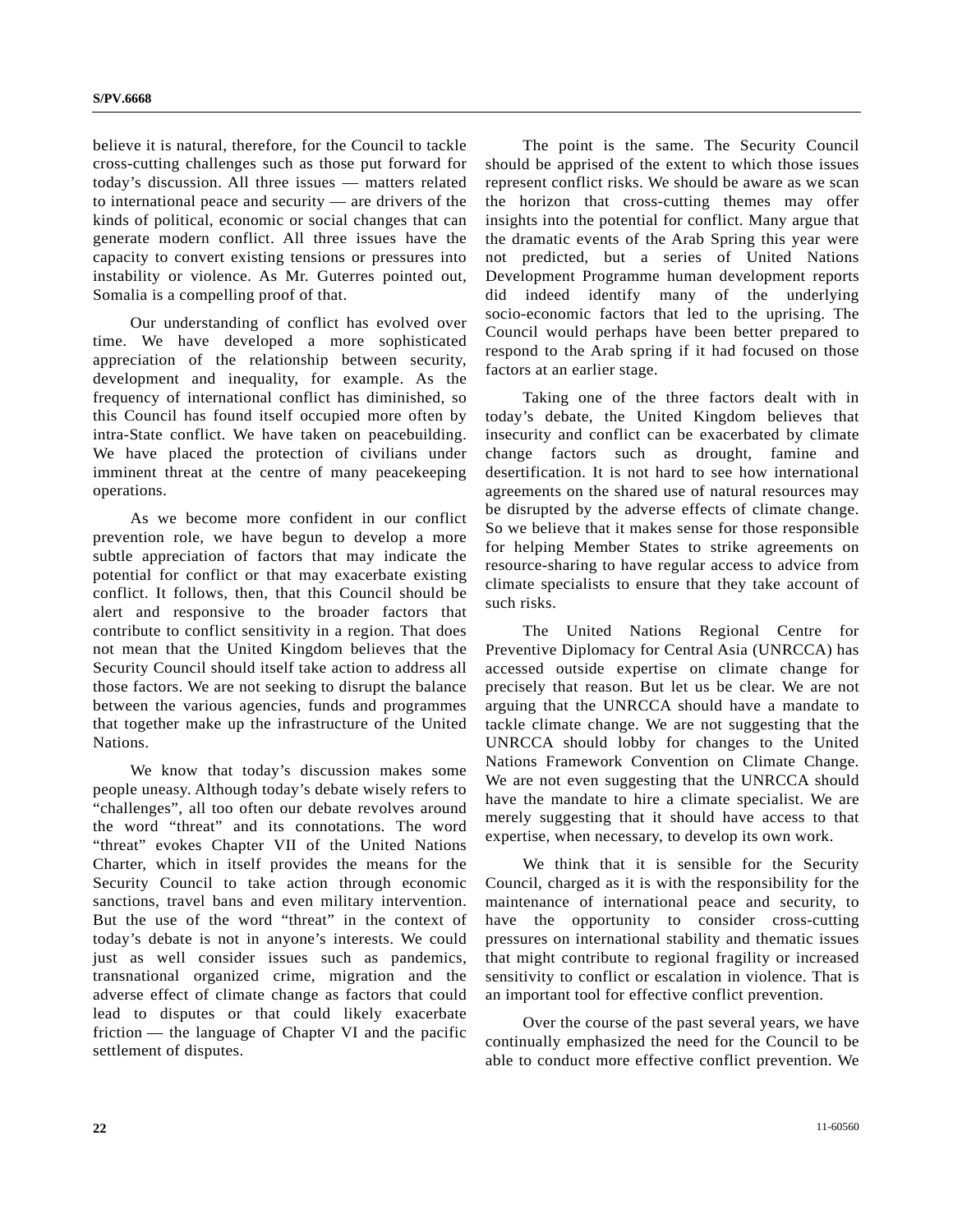need, then, to be free from time to time to scan the horizon for potential disputes, frictions or threats on the basis of evidence from experts in thematic issues, such as those briefing the Council today, and not just in response to an eruption in violence.

**Mr. Hardeep Singh Puri** (India): Allow me at the outset to express our appreciation to you, Sir, and your delegation for organizing today's meeting.

 We also offer our thanks to the Secretary-General; the United Nations High Commissioner for Refugees, Mr. António Guterres; the Director-General of the World Health Organization, Ms. Margaret Chan; and the Executive Director of the United Nations Office on Drugs and Crime, Mr. Yury Fedotov. I also note with appreciation the presence of Ministers from Bosnia and Herzegovina, Brazil and Colombia.

 The United Nations was established in the aftermath of the chaos created by the two world wars, with the avowed aim of saving "succeeding generations from the scourge of war". In 1945, the international community decided to entrust the Security Council with the primary responsibility for the maintenance of international peace and security.

 The United Nations Charter itself prescribed the trigger mechanism for collective action by the Security Council. The departure point for such action is contained in Article 39, which states that the Council "shall determine the existence of any threat to the peace, breach of the peace, or act of aggression". In other words, the fundamental preoccupation of the Security Council was the management of war and peace essentially within the paradigm of inter-State relations.

 The United Nations Charter was signed 66 years ago. Like all living documents, the Charter provides circumscribing limits, but encourages Member States to undertake sufficient innovations to deal with emerging situations. The evolution of the United Nations peacekeeping agenda and its transformation over the years in response to the changing international environment are testimony to the Organization's versatility.

 Peacekeeping has fleshed out the essence of multilateralism by pooling the resources of the many for the benefit of the whole. The fact that, in time, United Nations peacekeepers found their mandates expanding to include protection agendas in intra-State

conflicts only speaks volumes of their utility and resilience. While such roles are critically important, they do not and cannot detract from the fact that the essential function of the Council is to address matters of imminent threat to international peace and security.

 Mr. President, your delegation has circulated a concept note in preparation of this meeting (S/2011/698, annex). The note lists several areas of possible threats to the maintenance of international peace and security. One of the areas mentioned is climate change and the possible impacts of migration on peace and security. The United Nations has a Framework Convention with a toolbox of ways and means of addressing climate change, none of which is available to the Security Council. In fact, the real requirement for addressing climate change is rooted in the need for collaboration and not through the imposition of punitive measures. That, in and of itself, makes it imperative that discussions on climate change be carried out where the necessary wherewithal rests. In fact, major negotiations have been under way for several years under the United Nations Framework Convention on Climate Change, and we should not seek to either duplicate or in any way detract from them. Another area mentioned is that of global pandemics. Those, too, like climate change, demand collaborative approaches and not finger-pointing or punitive action.

 The sad reality, however, is that we, as the international community, have shown little appetite for collaboration and sharing. Instead, not only are we unwilling to share the benefits of technological developments, such as drugs at affordable prices, but we have also seen hindrances being placed on developing countries sharing their own know-how and products among themselves.

 It is imperative that the Council remain strong in its fight against terrorism. Transnational organized crime and its veritable nexus with drug, human and arms trafficking are well established. Their strong operational linkages with terrorists groups have become symbiotic in nature. Terrorist financing, illicit money-laundering and illegal arms sales remain intertwined in a complex web of toxic relationships. Further, the risk of weapons of mass destruction falling into the hands of terrorists presents a grave security challenge to the international community. Another area in which we need to be extremely careful involves the possibilities that emanate from the misuse of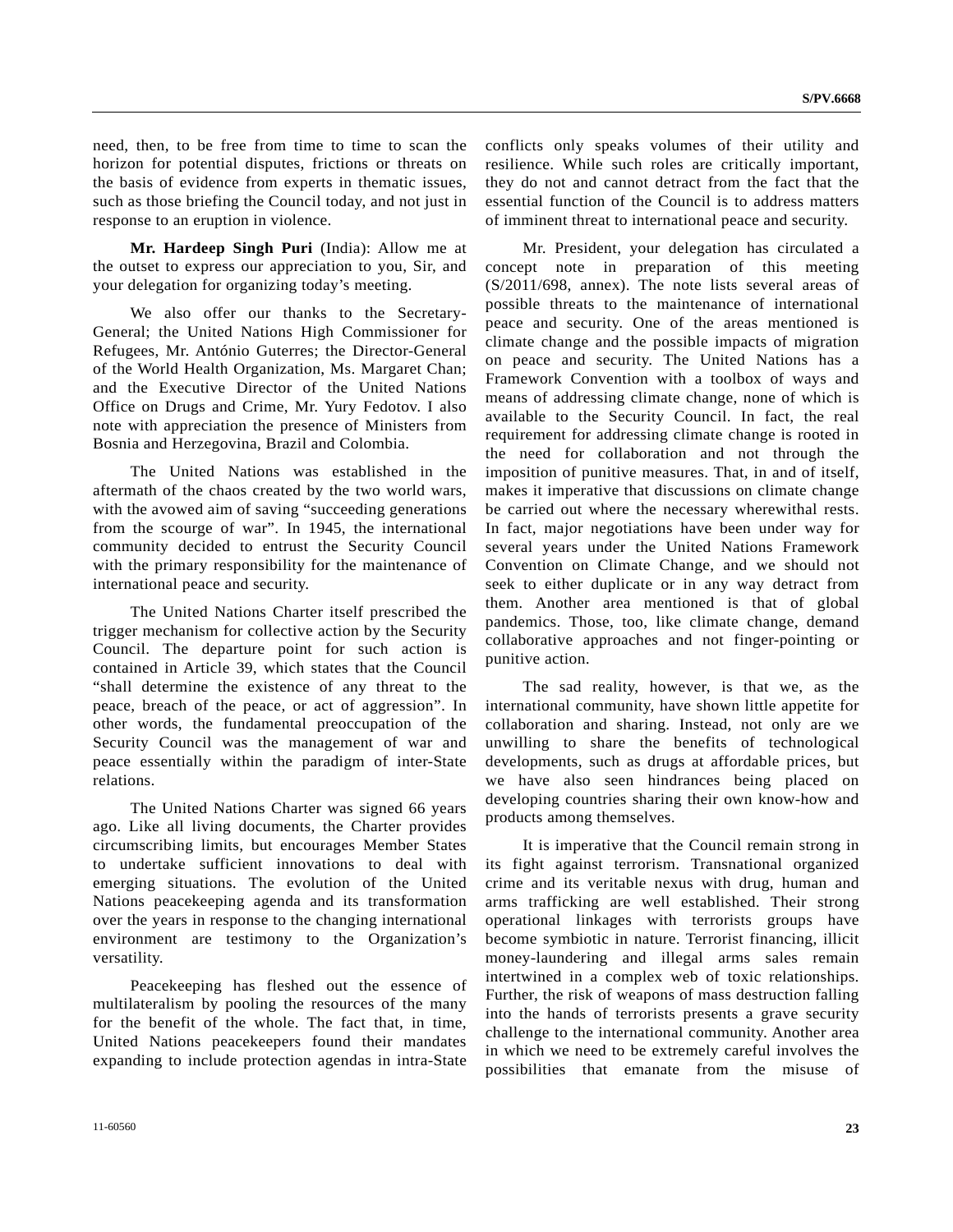cyberspace and related technologies by terrorists and their supporters.

 In recent months, we have seen concerted attempts to enlarge the scope of work and responsibility of the Security Council. We do not favour this discordant trend, as a matter both of propriety and of pragmatism. The United Nations Charter gives clear responsibility to the Security Council on matters of international peace and security, but makes it amply clear that issues of social and economic significance are to be dealt by the General Assembly. An unequivocal distinction between these two sets of functions has so far helped in the smooth functioning of the United Nations system. Any digression from the Charter rules is likely to create dysfunction. From the functional point of view as well, burdening the Council with an increasing number of global challenges, premised on their perceived interconnectedness with threat to peace and security, is self-defeating. It also distracts the Council from its core mandate and from attending to matters that are its primary responsibility.

 More than three-fourths of the agenda of the Security Council — actually more than four-fifths — is dominated by African issues. In Africa, we now see the African Union (AU) evolving into a mature organization whose leadership is willing to take on increased responsibility for managing Africa's affairs. In addition, there are also regional groupings in Africa. The challenge before us is to learn to work in real collaboration with the AU and the regional organizations in Africa in the furtherance of peace and security on the continent. This real collaboration requires us to listen to our colleagues from Africa, to dialogue with them and to be there to assist them, as per their requirement, in resolving conflicts, and not just when it is convenient or fashionable. It also does not mean imposing our world view on them.

 In this connection, it is worth noting that piracy off the coast of Somalia is a major new threat to international peace and security. The Council must encourage an enhanced degree of international cooperation to counter this threat and seriously act on the recommendations of the African Union in this regard.

 Today, we live in an intensely interconnected world defined by profound changes in science and revolutions in communications, information technologies, warfare techniques and globalization. In our view, the most important challenge to international peace and security and conflict prevention is that our platform for global governance in this area, namely the Security Council, is no longer reflective of contemporary reality. A composition rooted in 1945 detracts from its abilities to fully harness the capabilities of United Nations Member States as of today and leads to its continued application of methods of coercion from an era gone by, rather than looking for newer approaches involving collaborative action.

**Mr. Li Baodong** (China) (*spoke in Chinese*): I would like to thank you, Foreign Minister Portas, for presiding over today's meeting. I would also like to thank Secretary-General Ban Ki-moon for his statement, and the Executive Director of the United Nations Office on Drugs and Crime, Mr. Fedotov; United Nations High Commissioner for Refugees, Mr. Guterres; and the Director-General of the World Health Organization, Ms. Chan, for their respective briefings.

 The world is undergoing deep and complicated development and change. Traditional security issues, such as conflict, wars and territorial disputes, endure, while non-traditional security issues, such as poverty, backwardness, terrorism, the proliferation of weapons of mass destruction, transnational organized crime and internet security issues, have also come to the fore. The two categories are often interrelated and mutually reinforcing. China therefore appreciates Portugal's initiative in convening today's meeting, which will help the international community to increase its awareness of the new challenges.

 Faced with various global security threats and challenges, the international community should strengthen multilateral cooperation and respond through collective action, while adhering to the purposes and principles of the United Nations Charter. The United Nations and the Security Council can play their due roles, pursuant to the Charter and the relevant division of labour.

 In recent years, the Security Council has adopted several important resolutions on combating terrorism and preventing proliferation, which have made important contributions to promoting international cooperation, to combating terrorism and to strengthening the international system to prevent proliferation. The Security Council has also organized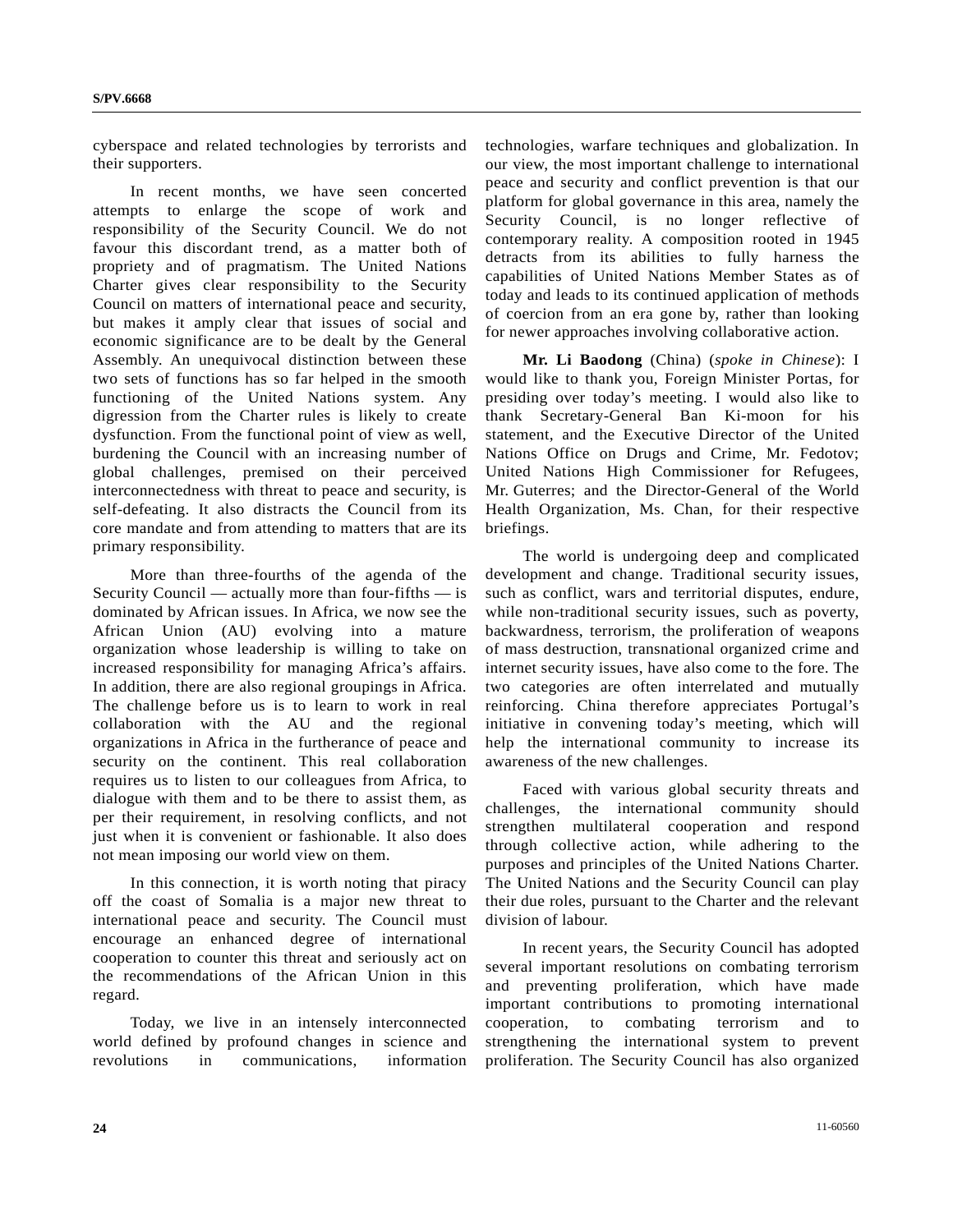thematic debates on how such issues as transnational organized crime, drug trafficking, development, HIV/AIDS and climate change affect international peace and security.

 Some consensus has been reached. Transnational organized crime often intertwines with drug trafficking and terrorism. It aggravates illicit financing and arms trafficking, thereby affecting the security, stability and economic development of countries and regions in conflict. The Security Council should continue to pay attention to the issue of transnational organized crime from the perspective of prevention and conflict resolution.

 In conflict and post-conflict situations, the tasks of preventing and treating HIV/AIDS and other communicable diseases are particularly arduous. In that respect, the World Health Organization (WHO) has played a very important lead role in recent years. While considering the particular situations on its agenda and devising well-formulated plans for postconflict reconstruction, security sector reform and the reintegration of former combatants, the Security Council should give due consideration to the need to prevent and treat HIV/AIDS and other communicable diseases, in close cooperation with the WHO.

 Climate change is a serious common challenge to all of humankind. The international community should strengthen its cooperation on the basis of the United Nations Framework Convention on Climate Change and its Kyoto Protocol so as to face the challenge together. China has always participated proactively and constructively in the negotiations and international cooperation on climate change, and called for climate change to be addressed in the framework of sustainable development, in accordance with the principles of fairness and common but differentiated responsibilities.

 In addressing these new challenges, the various United Nations entities need to carry out their work in accordance with the mandated division of labour, their comparative advantages and the provisions of the United Nations Charter. They should maintain coordination and synergy while avoiding duplication of effort that results in differences of opinion and wasted resources.

 Developing countries are constrained by their level of development and are particularly affected by the international economic and financial crisis. As a

**The President**: I shall now make a statement in my capacity as Minister of State and Foreign Affairs of Portugal.

### (*spoke in Portuguese; interpretation provided by the delegation*)

 I am grateful for the presence of Secretary-General Ban Ki-moon; Ambassador Yury Fedotov, Executive Director of the United Nations Office on Drugs and Crime; Mr. António Guterres, United Nations High Commissioner for Refugees; and Ms. Margaret Chan, Director-General of the World Health Organization. I also welcome the presence of the Minister for Foreign Affairs of Bosnia and Herzegovina, the Vice-Minister from Brazil and the Deputy Minister from Colombia.

 As President, I have the privilege to speak after hearing all the other speakers. Their important remarks highlighted the relevance of the themes that we are discussing today. States and international institutions are traditionally prepared to address the classic threats to peace and security. Such threats were the core reasons for the establishment of our international institutions. The requirements of contemporary societies are ever-increasing and ever more diverse. It is therefore important for States and international institutions to monitor the ongoing evolution of societies and people's lives in order to be in tune with the driving forces of vanguard events and the spirit of our historical moment.

 The series of events of the recent past political, economic, social, cultural, technological and environmental — clearly demonstrates that we are in a new political world and a new economic reality. Many of these changes create instability and threaten international peace and security, but they also point to new responsibilities for new international and regional actors. The international community, the United Nations and the Security Council are therefore confronted with new challenges that they must face, inevitably struggle with and, ideally, prevent.

 Today's meeting is an unusual debate for the Security Council. For precisely that reason, it has been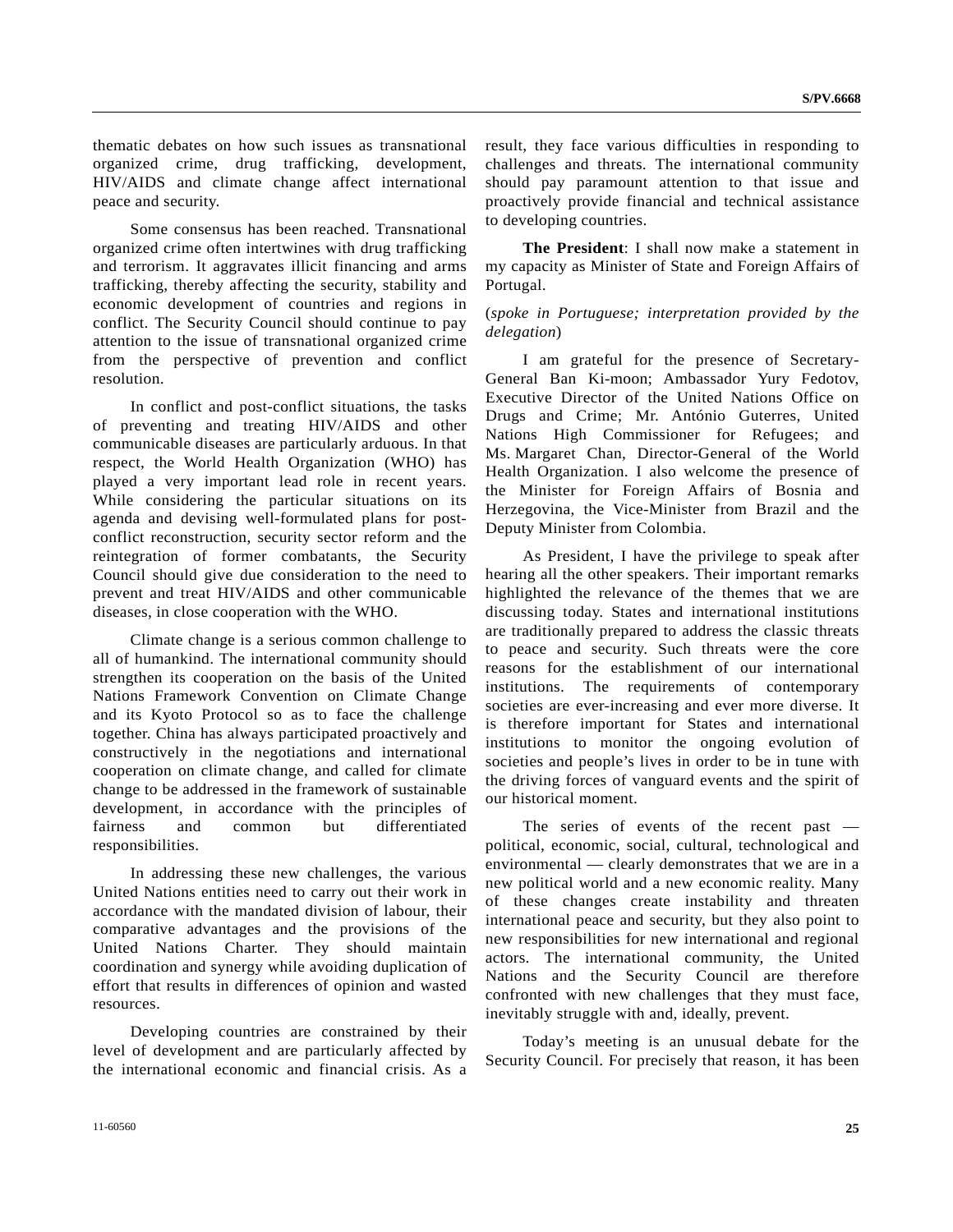bold and innovative, and its themes connect the United Nations with the demands of contemporary societies. These new challenges have been identified, and it is now up to us to contribute to the definition of an effective collective response. Because of its universality, only the United Nations, through its various institutions and bodies, is in a position to adequately respond.

 Over the past year, the Council has broached such issues as security and development, the impact of climate change on security, the consequences of transnational crime in situations of conflict, and the effect of HIV/AIDS on security. The analysis and discussion of those themes deepen and reinforce the relationship between the Council and the other organs of the United Nations and, without a doubt, also strengthen their capacity to prevent conflict. It is therefore essential to continue to develop a more integrated and systematic approach to all of those issues.

 Organized crime is today one of the main sources of financing of terrorism. Transnational organized crime also facilitates the illegal exploitation of natural resources, which in itself can often be a catalyst for conflict in many parts of the world. Organized crime, which often violates the arms embargoes imposed by the Council, also has a direct impact on the Council's ability to fulfil its mandate.

 All of those types of organized crime have a particularly serious impact on fragile States. In postconflict situations, criminal violence replaces political violence and hinders efforts to re-establish and build peace and the rule of law. The situation in West Africa, where Portugal has actively participated in the fight against drug trafficking and related crimes, clearly illustrates the implications of organized crime for regional and international security.

 We therefore believe that a courageous effort to craft regional and international instruments and strategies in response to transnational crime is critical to preventing conflict. On behalf of my country, I pay tribute to the United Nations Office on Drugs and Crime for playing a crucial role in the formulation of such regional strategies and in providing support to capacity-building for national institutions responsible for fighting crime.

 I will now say a few words about the issue of climate change. We are not attempting to define climate change adaptation and mitigation strategies, as we all know that those issues are essentially dealt with in other forums. Instead, we must consider the specific aspects of that phenomenon, as it may have an impact on the Security Council's responsibility of maintaining international peace and security.

 As the United Nations High Commissioner for Refugees have already mentioned, factors related to climate change, such as hunger, drought and desertification, can cause massive population movements and cruelly claim the lives of children and, in turn, adversely affect stability and the future. While such movements are not the direct catalysts of conflict, under some circumstances, they exacerbate existing tensions and prolong conflict.

 In that context, we must be particularly attentive to the special situation of the most vulnerable, namely, the small island developing States, whose populations will be forced by rising sea levels to abandon their lands of origin. That is not only a humanitarian challenge, but also a challenge to the international law that underpins the work of the United Nations and this Council. What shall we do with those uprooted populations? How shall we resolve problems caused by changing borders, the creation of exclusive economic zones, the loss of citizenship rights and the inevitable identity crisis? I believe that it is impossible to stand by and silently witness the plight of those populations that risk becoming a State without a territory.

 We recognize that information on the impact of those problems on international peace and security is still limited, but the trends that we have already observed justify and, I would say, call for a vigilant attitude on the part of the Security Council.

 The devastating impact of the transmission of HIV is most strongly felt in conflict and post-conflict situations. Violence and instability exacerbate the spread of HIV, especially among women and girls. Some of the regions of the world with the highest rates of infection are also conflict or post-conflict regions. It is therefore not surprising that the Council's first-ever debate on a health-related issue within its purview of maintaining peace and security was on HIV and AIDS.

 Integrating the fight against pandemics into the peacebuilding strategies of post-conflict countries having recently emerged from conflict is an essential measure to avoid jeopardizing the gains made in the consolidation of peace. In that regard, it is important to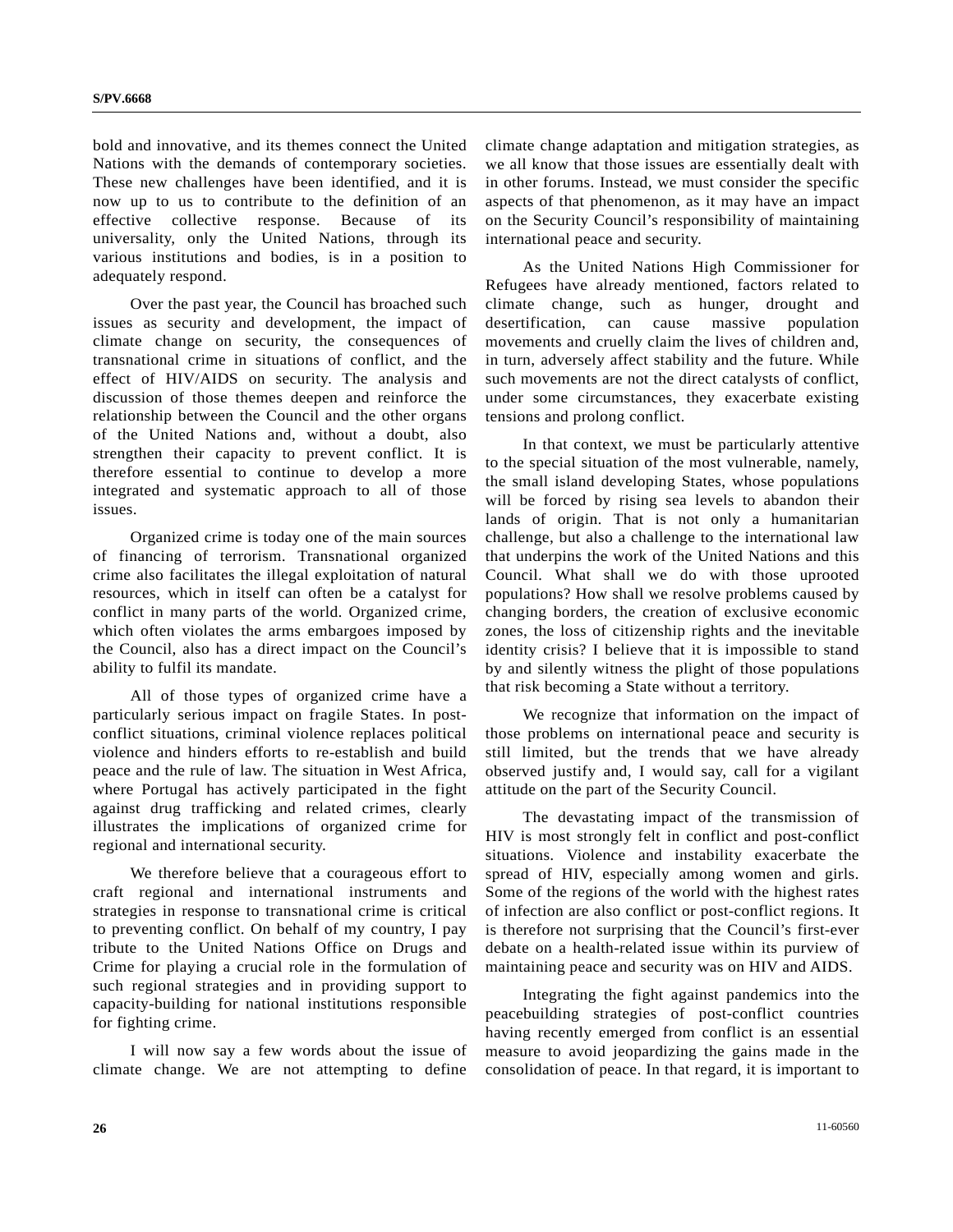strengthen international support to programmes led by United Nations agencies to fight pandemics, in particular the initiatives coordinated by the World Health Organization. It is equally important for United Nations peacekeeping missions to assist the relevant agencies in implementing such programmes. That is the only way in which the relevant organs of the United Nations will be able to concerted action.

 As is so often the case, the most vulnerable to challenges are the least developed and the poorest. In a spirit of solidarity and international unity, we call for an effort to define our collective response. In contemplating those new issues, we must recall the words of a memorable figure of the Christian humanist tradition, who said that if the rich do not deal with the lives of the poor, the poor will eventually deal with the lives of the rich.

 Those are not issues that the Security Council can or should deal with alone. The Council can and should, in our opinion, develop a systematic and comprehensive approach to new challenges to international peace and security. Indeed, the topics under discussion here today have been brought to the attention of the Council with increasing frequency, highlighting their relevance. The Council, however, still lacks a clear strategy on the best way to monitor those challenges on a regular basis and to identify their similarities.

 We believe that the creation of a mechanism by which the Council could monitor those issues would be a step forward and provide added value. An informal working group of Council members could be set up to review new information, including from the relevant reports of the Secretary-General and of other United Nations organs and agencies. That information could serve as the foundation for better concerted, articulated, informed and effective action of the international community. We will continue working with members of the Security Council to that end, and with a view to reaching a consensus on the steps required to set up such a mechanism.

 New challenges to international peace and security can lead to increased instability and insecurity. It is our duty to deepen our knowledge of those phenomena so as to ensure that they will not turn into conflicts. As the main body responsible for maintaining international peace and security, this Council must shoulder its responsibilities and lead that process.

 I now resume my function as President of the Council.

I give the floor to Mr. Fedotov.

**Mr. Fedotov**: In the United Nations, if one has the floor, one uses it, so I would like to take this opportunity to once again thank you, Mr. President, the Minister for Foreign Affairs of Portugal, for having taken the initiative to convene today's meeting of the Security Council.

 For me, it was very important to listen to the Council's members, whose views and opinions are quite important and relevant to the practical action of the United Nations Office on Drugs and Crime (UNODC). Indeed, we do have our own governing bodies, but administratively we are part of the Secretariat and it is only natural for us to brief the Security Council as often as it so wishes. And the more we have a dialogue with the Security Council and with all the entities and Member States, the more chance we have of succeeding in our efforts to curb drug trafficking and organized crime, which are major destabilizing factors in the twenty-first century. I would like once again to thank the members of the Security Council for their support of UNODC, and, since we have in this Chamber some outstanding contributors to the UNODC budget, I would like to take this opportunity to thank them and express our appreciation for their support.

**The President**: I thank Mr. Fedotov for his comments, and I give the floor to Mr. Guterres.

**Mr. Guterres**: Very briefly, I would like to thank you again, Mr. President, for this opportunity, and to say that when doing humanitarian work, we are on the receiving end of the problems we've been talking about here. We deal with their impact and with the most vulnerable. Obviously for us, not having the ability to interfere with the political dimensions, which are always part of the origin of humanitarian problems, it is very important that the international community as a whole be able to address the gaps — in governance, in political will and in operating — that lead to situations such as those we have been discussing today, and to find the best instruments and strategies for addressing them.

**The President**: I thank Mr. Guterres for his comments, and I give the floor to Ms. Chan.